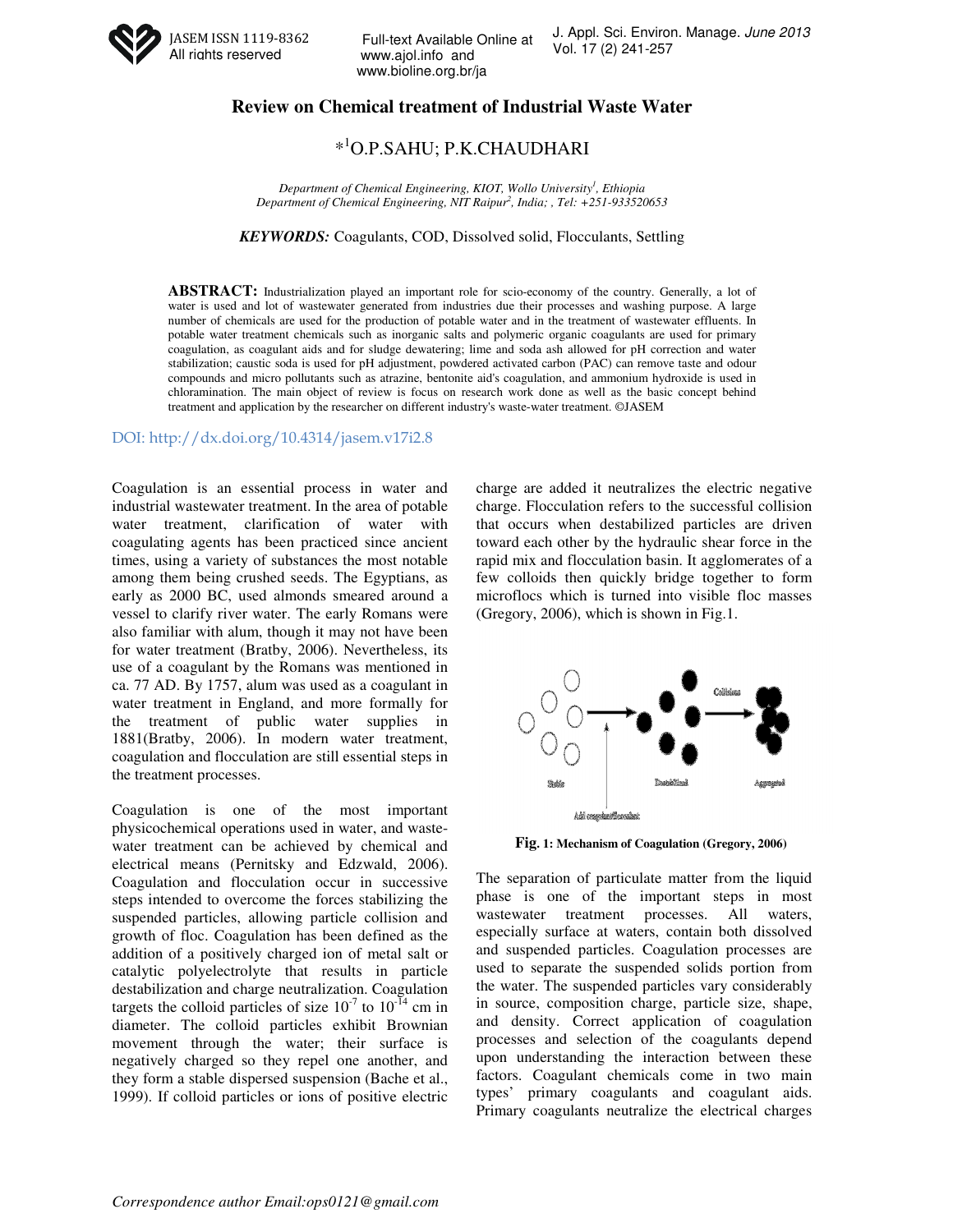of particles into the water which causes the particles to clump together (Schulz and Okun, 1984). Chemically, coagulants are either metallic salts (such as alum) or polymers. Polymers are man-made organic compounds made up of a long chain of smaller molecules. Polymers can be either cationic (positively charged), anionic (negatively charged), or nonionic (neutrally charged). Chemical coagulation has been in practice for several decades to precipitate the soluble heavy metals present on the waste water, as hydroxides and facilitate their removal by physical separations through the sedimentation process. The process of coagulation separation consists of four steps, which shown in Fig. 2.



**Fig. 2:** Steps of coagulation process

The initial step is simple: the chemical is added to wastewater. This is followed by the second step, where the solution is mixed rapidly in order to make certain that the chemicals are evenly and homogeneously distributed throughout the wastewater. In the third step, the solution is mixed again, but this time in a slow fashion, to encourage the formation of insoluble solid precipitates, the

process known as "coagulation." The final step is the removal of the coagulated particles by way of filtration or decantation (Yılmaz et al., 2007).

The inherent disadvantage to this process is the generation of large quantities of chemical sludge and its classification as hazardous waste, necessitating the need for secured land filling of hazardous solid wastes. The process also increased the total dissolved salt content in the treated waste water increasing the desalination costs by a reasonable margin. On the other hand, coagulant aid is an inorganic material, when used along with main coagulant, improves or accelerates the process of coagulation and flocculation by producing quick forming, dense and rapid-settling flocs. Coagulant aids when added increase the density to slow-settling flocs and toughness to the flocs so that they will not break up during the mixing and settling processes (Holt et al., 2002).

*Selection of Coagulant:* The selection of coagulation is one the most important decision for the wastewater treatment, but the different coagulation works in different quality parameter of water. Several studies have been reported on the examination of coagulation–flocculation for the treatment of industrial waste-water treatment, aiming at performance optimization, i.e. selection of the most appropriate coagulant, determination of experimental conditions, and assessment of pH effect and investigation of flocculants addition Holt et al., (2002). Basically, coagulation is divided among four categories, according to their application and nature.

Aluminum salts (alum) Ferric and ferrous salts Lime Polymers Cationic Anionic and non-ionic polymers Natural

*Coagulation with aluminium salt:* The most common and economical salt of aluminum is alum  $(Al<sub>2</sub>(SO<sub>4</sub>)$ .nH<sub>2</sub>O) and widely used as a coagulant in the water treatment. The aqueous chemistry of aluminum is complex and upon addition of an aluminum coagulant in water treatment, multiple reaction pathways are possible. The mechanism by which aluminum functions depend on which aluminum species react to remove dissolved or colloidal contaminants. Destabilization involving aluminum monomers is referred to as charge neutralization or coagulation of colloidal particles in the presence of Al  $(OH)$ <sub>3</sub> is termed as enmeshment or sweep floc. Dissolved organic can be removed by adsorption on aluminum precipitation (Benschoten, 1990). From the numerous reviews of the fundamental theory and mechanisms of coagulation, various mechanisms for destabilizing contaminants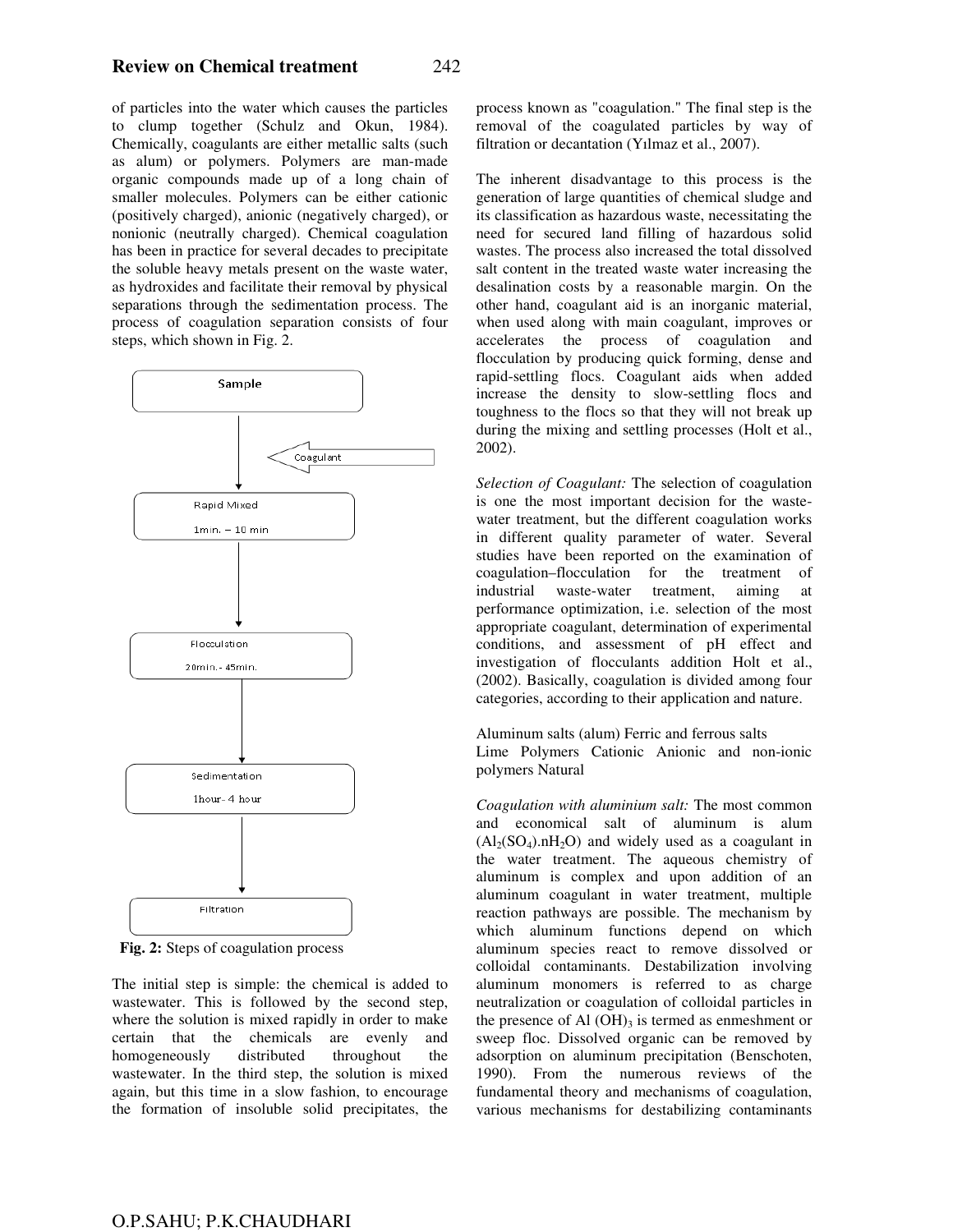using chemical coagulants have been identified. These mechanisms include double layer compression, adsorption charge neutralization, sweep coagulation and inter particle bridging. The type of inter actions between the chemical coagulant and contaminants determine the mechanism of coagulation. The predominance mechanisms observed during conventional coagulation with metal coagulants are adsorption charge neutralization and sweep coagulation. For aluminum salts, the mechanism of coagulation is controlled by the hydrolysis speciation (Dennett et al., 1996) shown in Fig.3.



**Fig. 3: Reaction Schematics of Coagulation (Dennett et al., 1996)** 

The positively charged polyhydroxo-complexes such as  $[A]_8$  (OH)<sub>20</sub>]<sup>+4</sup> in the pH range between 4 and 7, are the effective flocculants. Over saturation and formation of amorphous hydroxide precipitate  $[Al(OH)<sub>3</sub>](s)$  enmeshes colloidal particles in a "sweep" floc". Many other monomeric and polymeric species have been reported are and shown in Fig.4.

*Monomers*:  $[Al(OH)]^{+2} [Al(OH)_2]^+, [Al_2(OH)_2]^{+4},$  $[AI(OH)_4]$  *Polymers:*  $[AI_6(OH)_{15}]^{+3}$ ,  $[AI_7(OH)_{17}]^{+4}$ ,  $[Al_8(OH)_{20}]^{+4}$ ,  $[Al_{13}(OH)_{34}]^{+5}$ 

The coagulation process with alum as the sole coagulant is capable of achieving significant organic removal. The pH of the water during coagulation has profound influences on effectiveness of coagulation for organic removal. Organic removal is much better in slightly acidic condition. The optimum pH for alum coagulation is influenced by the concentration of organic matter in the water. For water of higher organic content, the optimum pH is displaced to be slightly more acidic values (AWWA, 1979). An adequate amount of alkalinity in raw water is required during the flocculation process for two reasons i) the need for a buffer capacity in order to

avoid a steep drop of pH due to alum addition and ii) a sufficient supply of bicarbonate to form metal hydroxide (Kawamura, 1996).



**Fig. 4:** Stepwise Conversion of the Tri-Positive Aluminum Ion to the Negative Aluminate ion (Stumn and Morgan, 1962**)** 

Thus conventional coagulation practices may provide excellent organic removal if the coagulant dose and pH conditions are adjusted into the optimum range. Organic removal increased with an increasing alum dose and alum doses higher than the normally used for turbidity removal, are needed to obtain the best organic removal. Alum dose and pH were the most important variables. The influence of pH was very great (Semmens and Field, 1980). Several research efforts have been devoted to improve the efficiency to a coagulation flocculation process. After studying the aquatic chemistry and the behavior of simple Al salts, the way for improvement seemed to be there (partial) polymerization. The result from these efforts was the production of a range of pre-polymerized aluminium solutions, referred as Polyaluminium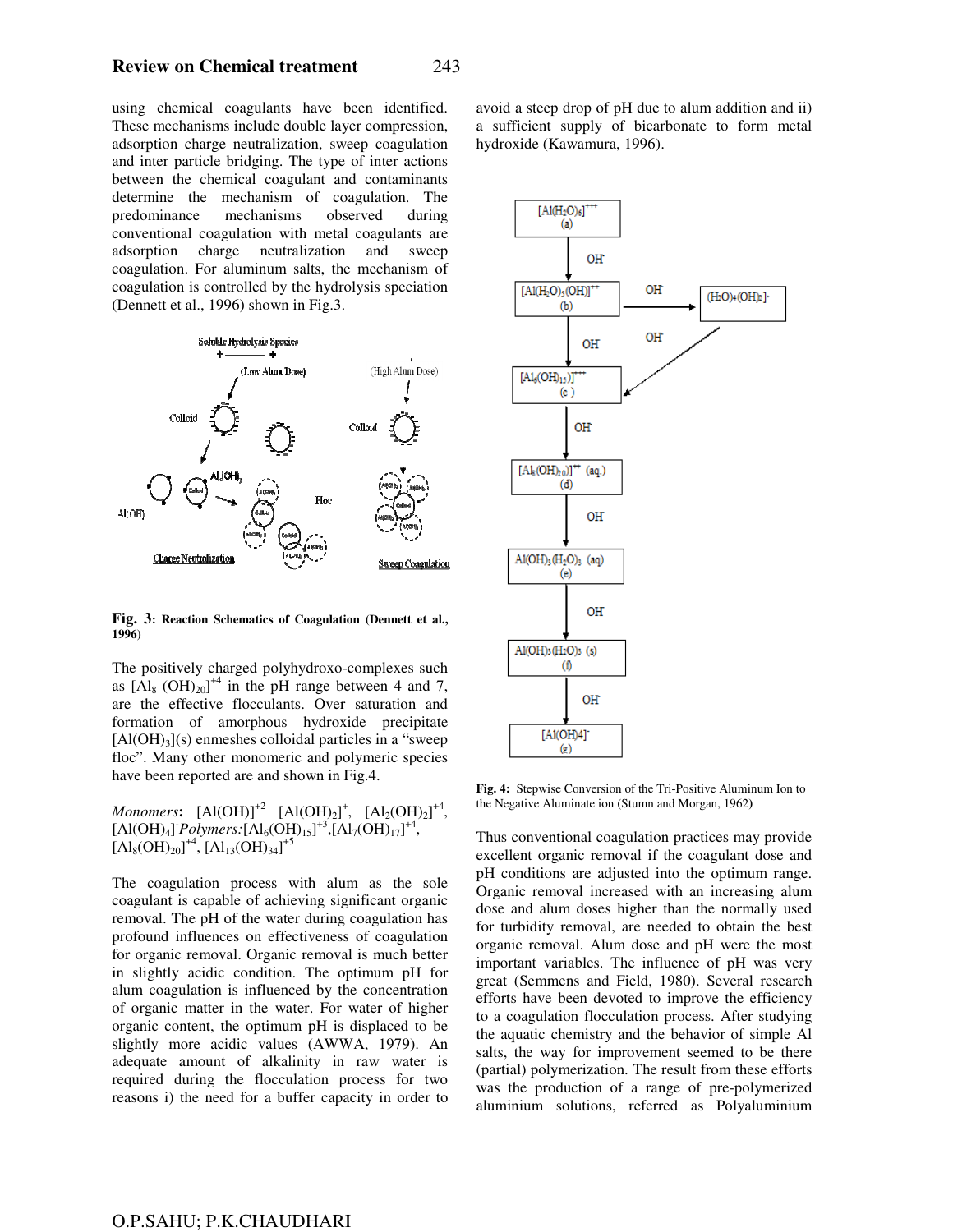chlorides (PACl), Polyaluminium sulfates (PAS), or Polyaluminium chloro-sulfates (PACS), with variable degrees of polymerization. These products and especially the first one (PACl) are used extensively worldwide during the last decades, with an ever increasing demand. Their properties were intensively examined and have proven to be more efficient in lower dosages, in wider pH, temperature and colloids concentration ranges, than the conventional simpler ones, leading to cost and operative more effective treatment (Sinha et al., 2004; Crittenden et al., 2005). Polyaluminium chlorides (PACl) are similar to Alum except contain high charge polymeric aluminium species as well as the monomer. An  $Al<sub>13</sub>$  with the formula  $Al_{13}O_4(OH)_{24}(H_2O)_{12}^{7+}$  has been shown to dominate species(Parthasarathy and Buffle, 1985; Bertsch and Thomas, 1986; Bertsch, 1987). Sodium aluminate,  $NaAlO<sub>2</sub>$ , has a variety of industrial uses and has been utilized as a coagulant in drinking water treatment as a supplement to alum and may be encountered in lime-soda softening processes. It has been used in wastewater treatment as a coagulant in the phosphorous removal process. While the other aluminum and iron salts act as acid's consuming alkalinity, sodium aluminate acts as a base. Each mg/l of sodium aluminate contributes nearly 2 mg/l as  $CaCO<sub>3</sub>$  of alkalinity. Thus, sodium aluminate may be useful in soft, low alkalinity water (Engelhardt, 2010).

*Coagulations with iron salt:* Iron compounds possess pH coagulation ranges and floc characteristics similar to aluminum sulfate. The cost of iron compounds may often be less than that of alum. However, the iron compounds are generally corrosive and often present difficulties in dissolving, and their use may result in high soluble iron concentration in process effluents. The iron salts most commonly used as coagulants include ferric sulfate, ferric chloride and ferrous sulfate. These compounds often produce good coagulation when conditions are too acidic for best results with alum. Sometimes the particles are best removed under acidic conditions, and iron compounds give better results (Tripathy and De, 2006). Mahesh et al. (2006) was studied many hydrolysis products are cationic and these can interact strongly with negative colloids, giving demineralization and coagulation, under the correct conditions of dosage and pH. Excess dosage can give charge reversal and restabilisation of colloids (Cohen and Hannah, 1971). At around neutral pH, Fe (III) has limited solubility, because of the precipitation of an amorphous hydroxide, which can play a very important role in practical coagulation and flocculation processes. Positively charged precipitate particles may deposit on contaminant particles (heterocoagulation), again giving the possibility of

charge neutralization. A further possibility is that surface precipitation of hydroxide could occur, with similar consequences. More importantly in practice, hydroxide precipitation leads to the possibility of *sweep flocculation*, in which contaminant particles become enmeshed in the growing precipitate and thus are effectively removed (Duan and Gregory, 2003).

 *Monomeric hydrolysis products:* All-metal cations are hydrated, to some extent, in water in terms of a primary hydration shell, where water molecules are in direct contact with the central metal ion, and more loosely held water in a secondary hydration shell. In the cases of  $Fe^{3+}$ , it is known that the primary hydration shell consists of six water molecules in octahedral co-ordination (Richens, 1997). Owing to the high charge of the metal ion, water molecules in the primary hydration shell are polarized, which may lead to a loss of one or more protons depending upon the solution pH. Effectively, this means that the water molecules in the hydration shell are progressively replaced by hydroxyl ions, giving a lower positive charge, according to the following equation:

$$
\mathbf{M}^{3+}\!\rightarrow\!\!\mathbf{M}\!\mathbf{e}(\mathbf{O}\!H)^{2+}\!\rightarrow\!\!\mathbf{M}\!\mathbf{e}(\mathbf{O}\!H)^{+}_{2}\!\rightarrow\!\!\mathbf{M}\!\mathbf{e}(\mathbf{O}\!H)_{3}\!\rightarrow\!\!\mathbf{M}\!\mathbf{e}(\mathbf{O}\!H)_{4}
$$

This is an oversimplified scheme, as it is known that dimeric, trimeric and polynuclear hydrolysis products of Fe can form. However, these can often be ignored, especially in dilute solutions, and may not greatly affect the overall metal speciation. The hydrolysis scheme as given above will proceed from left to right as the pH is increased, giving first the doubly and singly-charged cationic species and then the uncharged metal hydroxide,  $Me(OH)$ <sub>3</sub> Iron hydroxide is of very low solubility, and an amorphous precipitate can form at intermediate pH values. This is of enormous practical significance for the action of these materials as coagulants. With the further increase in pH, the soluble anionic form Me(OH)<sub>4</sub> becomes dominant (Gregory and Carlson, 2003). Although the most stable solids are crystalline forms of iron hydroxides, such as gibbsite and goethite, these are usually formed very slowly (typically in weeks or months). In the context of coagulation mechanisms, it is more relevant to consider the solubility of the amorphous precipitates that form initially. However, solubility constants for the amorphous forms,  $\text{Ks}_{\text{amo}}$  are not known precisely and only estimated values can be quoted. Using this solubility values one can plot, as a function of pH, the concentrations of the various species in equilibrium with the amorphous hydroxide precipitate.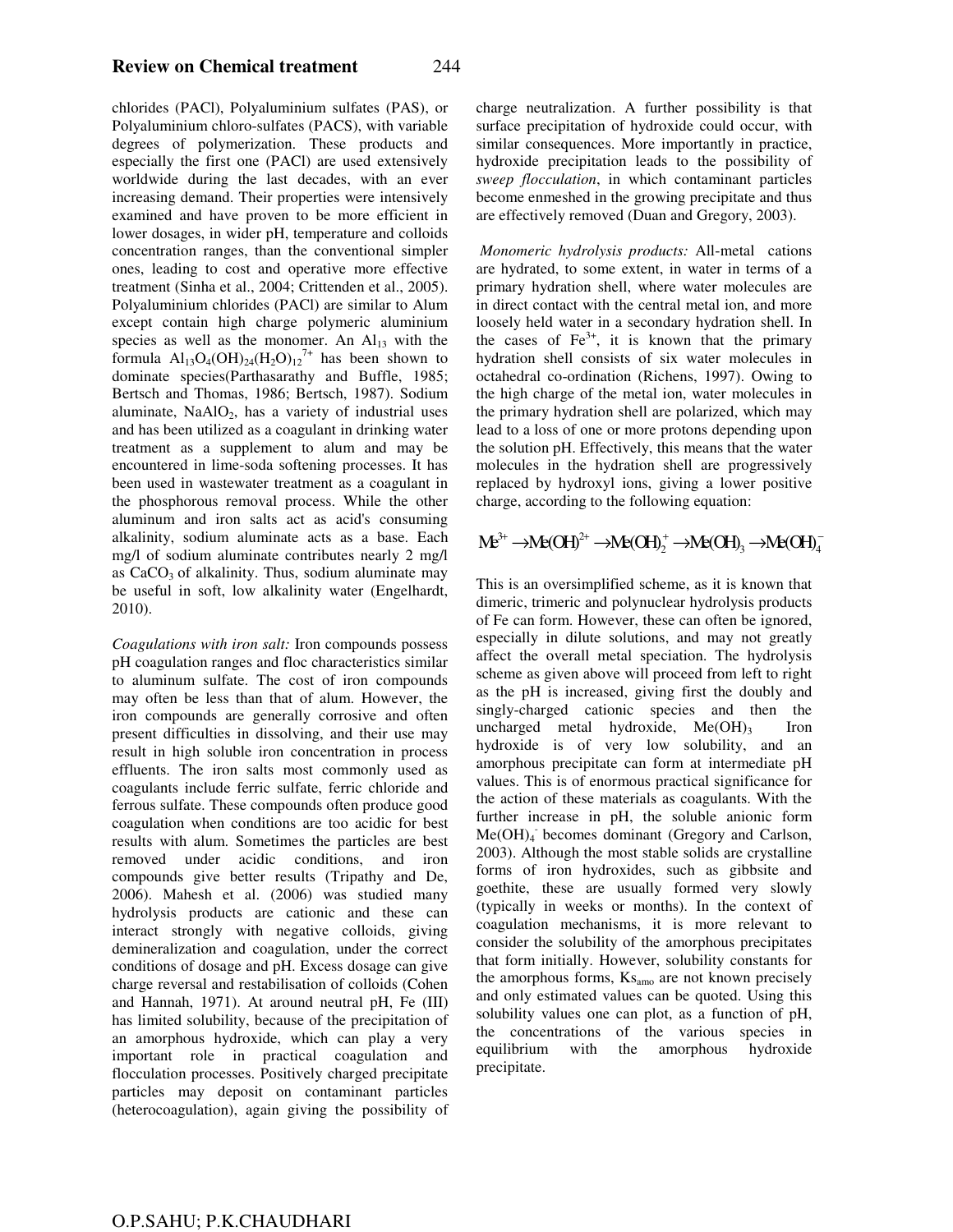

Fig. 5: Concentrations of Hmonomeric hydrolysis products of Fe (III) in equilibrium with the amorphous hydroxides, at zero ionic strength (Duan and Gregory, 2003)



Fig. 6: Proportions (mole fractions) of dissolved hydrolysis products in equilibrium with amorphous hydroxides (Duan and Gregory, 2003**)** 

As shown in Fig. 5and 6 the total amount of soluble species in equilibrium with the amorphous solid is effectively the solubility of the metal, and it can be seen that in each case, there is a minimum solubility at a certain pH value. For Fe, the minimum solubility is much lower,  $< 0.01 \mu M$ . All of the hydrolysed species retain the octahedral co-ordination, and the stepwise deprotonations show the expected spread of p*K* values (Duan and Gregory, 2003).

 *Polynuclear species:* In addition to the formation of simple monomeric hydrolysis products, there are many possible polynuclear forms that could be considered. It is shown that the Fe dimer  $Fe<sub>2</sub>(OH)<sub>2</sub><sup>4+</sup>$ could become significant in acidic solutions ( $pH < 3$ ). From the standpoint of coagulation with simple Fe salts, only monomeric hydrolysis products and the amorphous hydroxide precipitate need be considered

*Precipitate formation:* It precipitated metal hydroxides can be formed in various ways. However, the precise mechanisms and structure of the precipitate have been the subject for much debate and there is a rather extensive and confusing literature about the topic. In the case of iron, there is redox as well as hydrolytic reactions to consider (Deng, 1997) and the subject becomes quite complex. The surface charge characteristics of precipitated metal hydroxides are of great importance in coagulation. The precipitates show an isoelectric point (i.e. p) at which the apparent (electro-kinetic) surface charge is zero. At pH values below the i.e.p. the precipitate is positively charged and at higher pH values it has a negative charge. For amorphous ferric hydroxides, the i.e.p. is somewhat lower. For ferric salts, prehydrolysed forms give precipitates with i.e.p. values shifted upwards by one or more pH units. The varying charge with pH can greatly affect the precipitation process. The presence of highly charged anions, such as sulfate, can have a large effect on hydroxide precipitation. Sulfate can reduce the positive charge of the precipitate in the acidic region, so that large flocs are formed over a wider pH range. This was clearly shown by Hayden and Rubin, (1974) and others. The sulfate effect has been known since the 1930s (Cohen and Hannah, 1971) and is very important in practice since aluminium, and ferric sulfates are commonly used as coagulants and natural waters can contain significant amounts of sulfate.

*Coagulation with polymer:* Polymers or polyelectrolytes consist of simple monomers that are polymerized into high-molecular-weight substances (Metcalf and Eddy, 1991) with molecular weights varying from  $10^4$  to  $10^6$  Daltons. Polymers can vary in molecular weight, the structure (linear versus branched), amount of charge, charge type and composition. The intensity of the charge depends upon the degree of ionization of the functional groups, the degree of copolymerization and/or the amount of substituted groups within the polymer structure. With respect to charge, organic polymers can be cationic (positively charged), anionic (negatively charged) or nonionic (no charge). Polymers in solution generally exhibit low diffusion rates and raised viscosities, thus it is necessary to mechanically disperse the polymer into the water. This is accomplished with short, vigorous mixing (velocity gradients, G values of  $1500 \text{ sec}^{-1}$ , although smaller values have been reported throughout the literature, 300 to 600 sec $^{-1}$ ) to maximize dispersion, but not so vigorous as to degrade the polymer or the flocs as they form(Wakeman and Tarleton, 1999).

Lower coagulant dose requirements, a smaller volume of sludge, a smaller increase in the ionic load of the treated water, reduced level of aluminum in treated water, Cost savings of up to 25–30% (Wakeman and Tarleton, 1999; Nozaic et al., 2001)

Polyelectrolytes act in two distinct ways: charge neutralization and bridging between particles. Because wastewater particles are normally charged negatively, low molecular weight, cationic polyelectrolytes can act as a coagulant that neutralizes or reduces the negative charge of the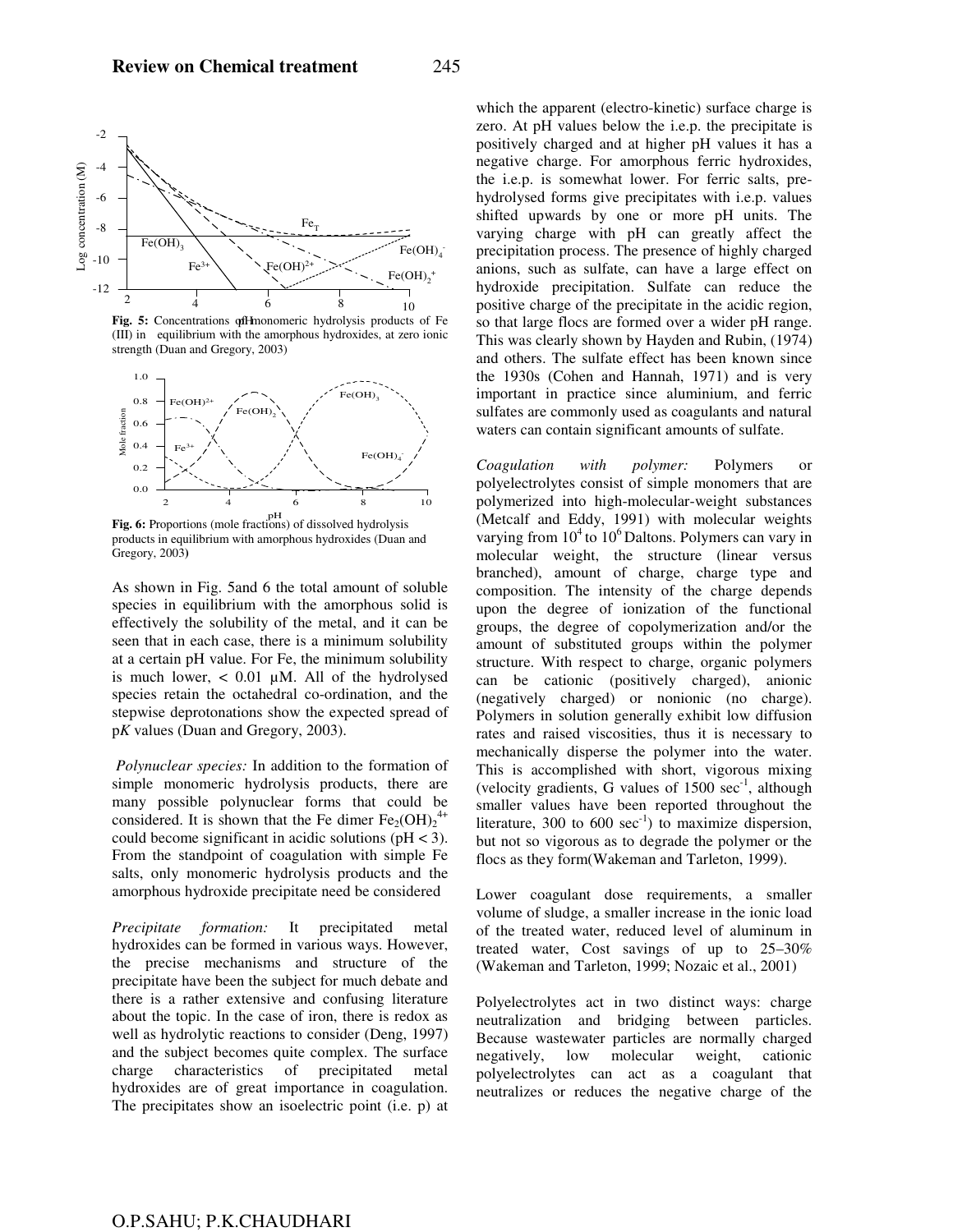particles, similar to the effect of alum or ferric chloride. The mechanism is shown in Fig.7.



**Fig. 7: Mechanism of polymer coagulation (Bolto and Gregory, 2007)**

This has the effect of drastically reducing the repulsive force between colloidal particles, which allows the van der Waals force of attraction to encourage initial aggregation of colloidal and fine suspended materials to form microflocs (James et al., 2003). The coagulated particles are extremely dense, tend to pack closely, and settle rapidly. If too many polymer is used, however, a charge reversal can occur, and the particles will again become dispersed, but with a positive charge rather than negatively charged (Bolto et al., 1998). Higher molecular weight polymers are generally used to promote bridging flocculation. The long-chain polymers attach at a relatively few site on the particles, leaving long loops and tails who stretch out into the surrounding water. In order for the bridging flocculants to work, the distance between the particles must be small enough for the loops and tails to connect two particles (Bolto, 2005). The polymer molecule thus attaches itself to another particle forming a bridge. Flocculation is usually more effective for the higher the molecular weight of the polymer. If too many polymer is used, however, the entire particle surface can become coated with polymer, such that no sites are available to "bridge" with other particles, the 'hair-ball effect'. In general, high molecular weight polymers produce relatively large, loosely packed flocs, and more fragile flocs (Wakeman and Tarleton, 1999).

Because the chemistry of wastewater has a significant effect of the performance of a polymer, the selection of a type of polymer for use as a coagulant/flocculation aid generally requires testing with the targeted waste stream, and the final selection is often more of an "art" than a science. Hundreds of polymers are available from numerous manufactures with a wide variety of physical and chemical properties. And, although the manufacturers can often help in a general way, the end user must often determine from all the various product line, which is best for their particular application and waste stream, i.e. most cost effective (Ebeling et al., 2004).

*Cationic Polymer:* There are many varieties of cationic polymers available, as has been reviewed in detail (Bolto, 1995). Some natural products or their derivatives, such as chitosan, are also employed in water treatment. Types of cationic polymer are like, Poly (diallyldimethyl ammonium chloride) (Wandrey and Jaeger, 1985), Epichlorohydrin/dimethylamine polymers (Vorchheimer, 1981), Cationic polyacrylamides (PAMs) (Hoover, 1970; Baade et al., 1989). Hydrolysis of the ester groups and consequent loss of cationic charge is CD and pH dependent, with hydrolysis encouraged by more alkaline conditions:

 $Pol - COOCH2CH2NMe<sub>3</sub><sup>+</sup> + OH<sup>-</sup> --\rightarrow Pol- COO<sup>-</sup> +$  $HO - CH2CH2NMe<sub>3</sub><sup>+</sup>$  (2) It has been observed that some degradation occurs even at pH 6 for polymers having a CD of 24%, with a half-life of 24h at pH 7 and 0.25h at pH 8.5(Aksberg and Wagberg, 1989).

*Natural Cationic polymer:* There are several naturally-occurring polymers that have inherent cationic properties or the polymer can be modified to yield a cationic polyelectrolyte. The most prominent of these is chitosan, a partially deacetylated chitin which is as a 1:4 random copolymer of N-acetyl-a-Dglucosamine and a-Dglucosamine (Rinaudo, 2006). The commercial product is of medium MW and has a CD that is pH dependent [43]. It can be quite effective at NOM removal (Bolto et al., 1998, 2001; Eikebrokk and Saltnes, 2002), even though it is but slightly charged (17%) at neutral pH levels. Such a weakly basic polymer may be operating via hydrogen bonding through the free amino groups in the polymer and aliphatic and aromatic hydroxyl groups on the NOM. The use of chitosan in water purification applications generally has been extensively reviewed, with references to its use in decolorizing dye house effluents, the treatment of food-processing wastes, metal ion removal and sludge conditioning (Pariser and Lombardi, 1989). The effect of MW and degree of deacetylation on the coagulation and flocculation of bentonite suspensions has been explored (Roussy et al., 2005)

*Anionic :* The most commonly used anionic polymers contain weakly acidic carboxyl acid groups, so the CD depends on pH. Anionic PAMs high MW carboxylic acid polymers derived from PAM are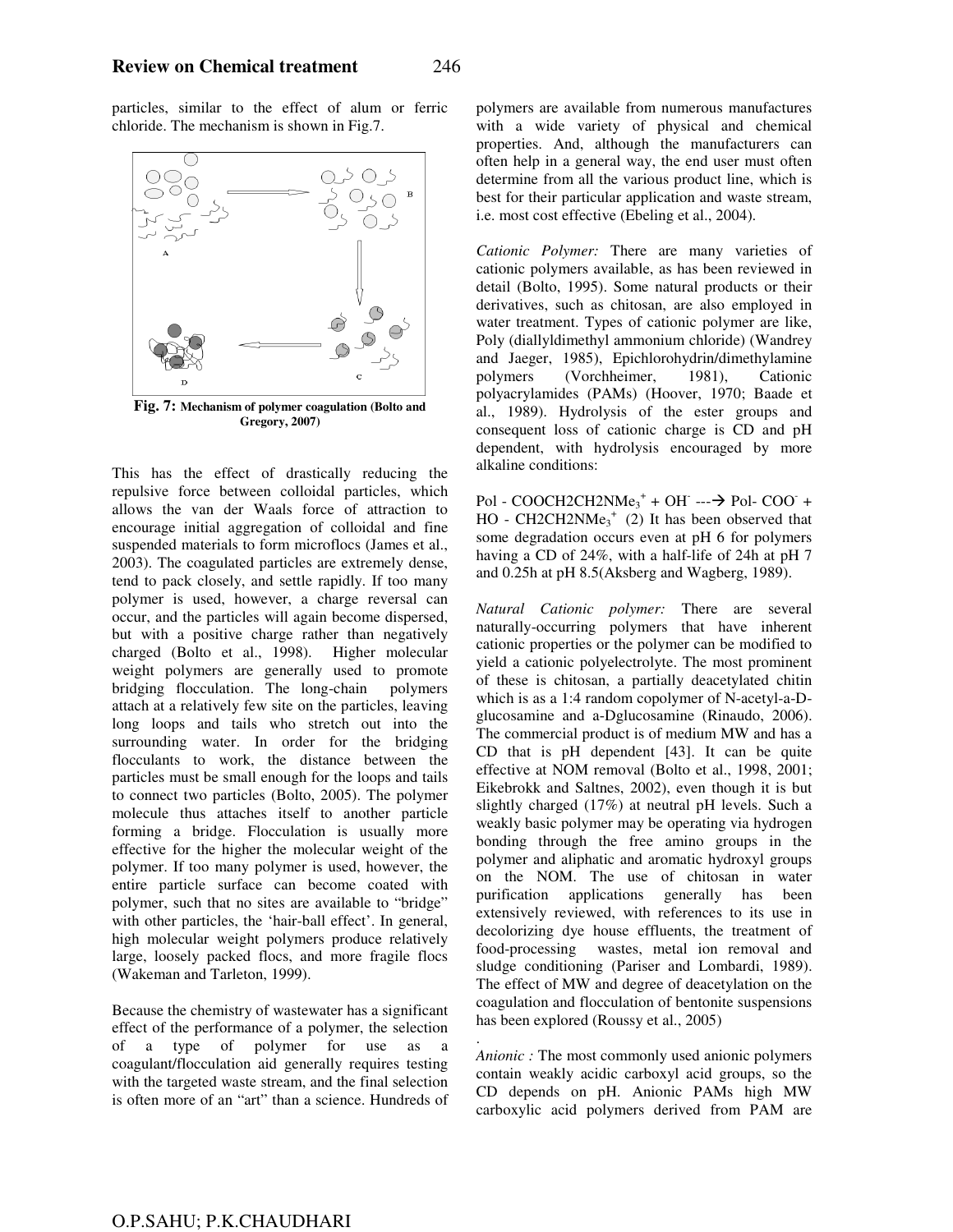extensively employed as flocculating agents on the water and other process industries, where a low CD is the general rule. Copolymers with the anionic structure can be prepared either by copolymerisation of acrylamide and acrylic acid or its salts, or by polymerisation of acrylamide followed by partial hydrolysis (Vorchheimer, 1981). The former approach gives a roughly random copolymer, whereas some clustering of anionic groups can occur when alkaline hydrolysis is employed. The CD can be determined by potentiometric titration of the copolymers or by direct polyelectrolyte titration (Wassmer et al., 1991). Anionic PAMs, or APAMs, containing varying proportions of acrylamide comonomer are in terms of their CD, as mol% and calculated on a theoretical basis in meq/g of polymer.

*Natural anionic polymers:* Many sulfated polysaccharides are available as natural biopolymers or their derivatives, some examples being heparin, dextran sulphate, mannan sulphate and chondroitin sulphate, but the applications are mainly medical (Voycheck and Tan, 1993). One proposed for use in the water industry is the modified natural polymer lignin sulphonate, made by sulfonating low MW kraft pine lignin (Meister and Li, 1990). Certain of these polymers are equivalent in performance to cationic PAMs for the dewatering of sludge. Tannins have also received attention (Rice et al. 1964)

Factor Affecting The Coagulation: *Coagulant dosage*: The concentration of coagulant required for coagulation is to be proportional with the concentration of an organic matter present in solution, and it was stated that before turbidity can remove the coagulant must be added in sufficient amounts to destabilize the organic matter. Apparently, these substances react with the coagulants before the coagulants can destabilize clay suspensions. Coagulant dosage decreases with decrease pH because more carboxylic groups become prorogated and do not interact with coagulant. There is no reliable formula to determine the effective dosage. However, a jar test is the most reliable method to determine both the effective type of coagulant and their proper dosage (Kawamura, 1996; Bolto and Gregory, 2007). Proper coagulation is essential for good clarification and filtration performance and for the control of pathogens and disinfection by-products. Improper coagulation can cause high residual coagulant residuals in treated water and post-treatment precipitation of particles causing turbidity, deposition and coatings of pipes in the distribution system. Minimizing of solids residuals from coagulation has also become a more important part of utility operations due to increased disposal costs and land filling restrictions (Pernitsky,

and Edzwald, 2006). These issues have put additional pressure on utilities to optimize coagulation to meet the multiple treatment objectives (modified after (Edzwald and Tobiason, 1999)):

To maximize the removal of particles, turbidity and microorganisms/pathogens by downstream solidliquid separation, To maximize TOC and DBP removals To minimize residual coagulant concentrations, To minimize solid residuals (sludge) production, and To minimize operating costs.

Edzwald (1993) presented a review on coagulation in water treatment, emphasizing the importance of raw water chemistry, pollution concentration and type, and the chemistry of coagulants. NOM rather than particles in water supplies can control coagulant dosage and selection. The removal of pollution with Al coagulants can involve hydrolysis, complexation, precipitation, and adsorption reactions. SUVA can be used to estimate whether the NOM is high or low in hydrophobic acids and to estimate removals of DOC by coagulation. O'Melia et al (1999) stated that adsorption of NOM on oxides depends significantly on complex formation reactions between specific sites on oxide surfaces and functional groups on the NOM. Coagulation requirements can and often are set by the TOC concentration in a water source. Frequently, there is a stoichiometric relationship between the required coagulant dosage and the TOC of the water to be treated. Other important factors include pH and the concentration of divalent cations.

Eikebrokk (1996, 1999, 2001) demonstrated in contact filtration pilot experiments with aluminium, and iron based coagulants that compliance with the total residual coagulant concentration standard of 0.1 mg. Me/L was the determining factor with respect to identifying minimum coagulant dosage requirements when treating low turbidity surface waters with NOM concentrations measured as colour and TOC in the range of 15-50 mg Pt/L and 2-6 mg TOC/L, respectively. Compliance with the turbidity  $\leq 0.2$ NTU) and colour (<5 mgPt/L) could be obtained with lower coagulant doses. He distinguished between absolute and practical minimum doses; the difference being that for the absolute minimal dose leveled the maximum residual metal concentration of 0.15 mg Me/L can be obtained only within a very narrow pHwindow. When using the 25% higher feasible minimum dosage, the pH window for optimum process performance and compliance with the waterquality standards can be obtained within a wider range of pH.

Gregory and Carlson (2003) studied the impact of coagulation pH, zeta potential and floc formation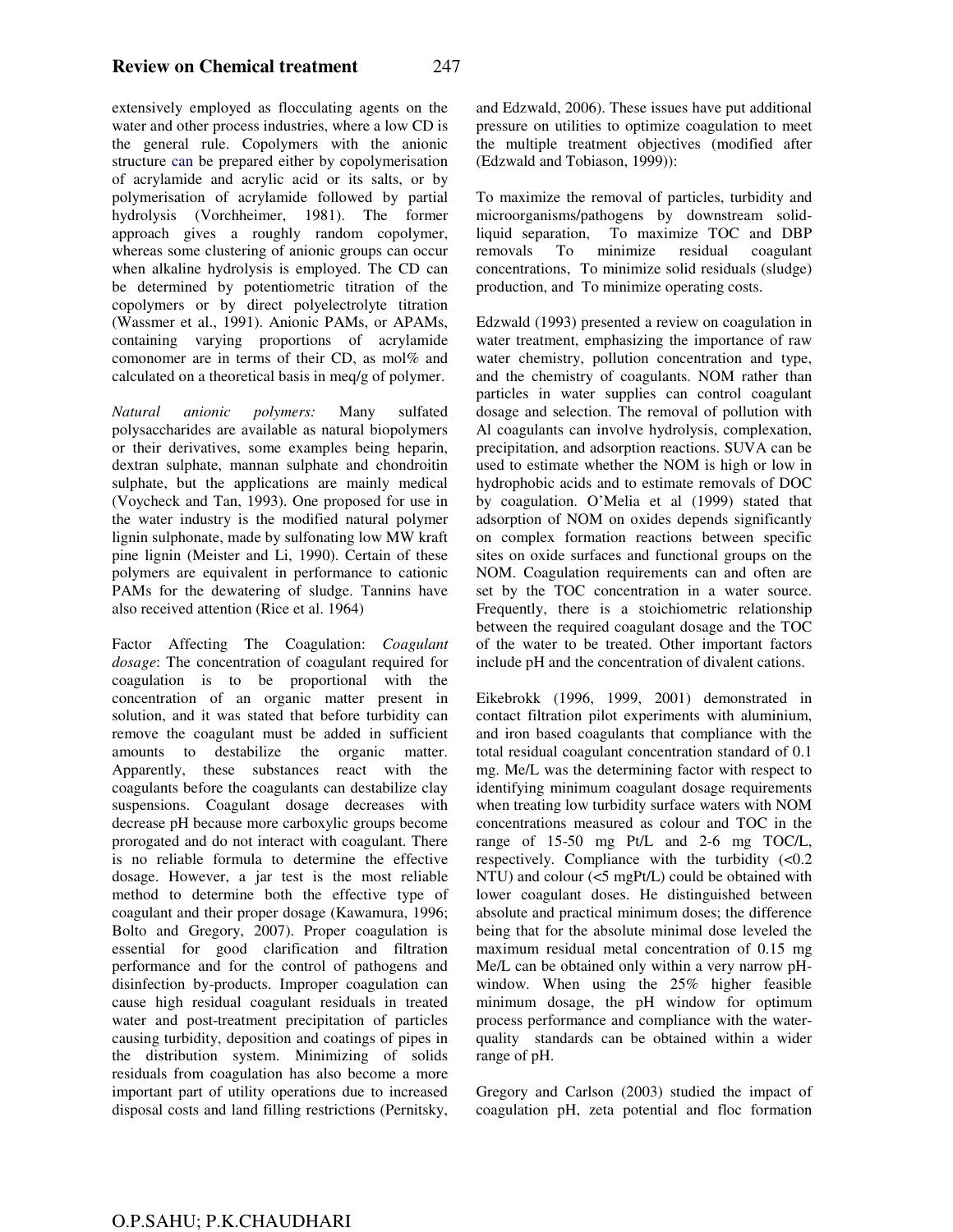kinetics on particle removal during settling and filtration. They concluded that higher coagulation pH – and thus higher alum coagulant doses – could be advantageous during periods of rapidly changing water quality conditions, such as high-NOM runoff events. The rate of floc formation measured immediately following coagulant addition could be indicative of overall process performance. Budd et al. (2004) stated that optimization of coagulation is central to the drinking water industry's ability to meet goals for particulate (turbidity) and NOM removal. They stressed the importance of adopting a holistic view of treatment objectives when considering possible changes in the coagulation process, and highlight the necessity of evaluating coagulation as a multiple input process that can be fine-tuned through adjustment of two fundamental parameters – pH and coagulant dose. Changes that might be undertaken include trying a different coagulant dose and pH, using alternative coagulants, and adding coagulants in a different sequence. Their recommendations were based on coagulation evaluations performed at a number of US water treatment facilities over the past 15 years. Pernitsky and Edzwald (2006) presented guidelines for the selection and use of polyaluminium chloride (PACl) and alum coagulants in terms of raw water quality and treatment method. The concentration of NOM was found to be the most important parameter affecting coagulant dose. The superlative dose of coagulant depends on the type of wastewater, pH, coagulant, as well as the criteria chosen to determine the perfect dose (Mehta and Chavan, 2009). Therefore, different dosage rang was tested with varying intial pH levels. The optimum coagulant dose (OCD) in this study is defined as the lowest coagulant dosage at which maximum COD removal efficiency is achieved. The OCDs in the pH range of 7–9 were 3.0 g/L, 3.5 g/L and 4.0 g/L, respectively, but the OCD was only 1.25 g/L at pH 6. On the other hand, less satisfactory COD removal efficiency (69%) is attained at pH 6 compared to those at higher pH levels (>80%). Amud and Amoo (2007)was studied the removal of COD increased with increasing dose of ferric chloride The COD percentage removal increased from20.3 to 75.8% when the dose of the ferric chloride was increased from 200 to 600 mg/l, respectively. Increasing the dose of the ferric chloride would increase the super saturation of the Fe  $(OH)_{3}$  which increased the nucleation rate and hence the floc growth rate. As a result, suspension of a greater number of flocs was enhanced, and subsequently; removal of larger amounts of COD was achieved, due to the availability of larger surface area on which adsorption of the organic matter took place. On the contrary, low doses of ferric chloride led into the

formation of larger but fewer flocs as a result of faster growth rate relative to nucleation rate, which resulted in a smaller surface area on which adsorption to organic matter occurred. Changing the alum dose from 500 to 1000 mg/l, at a pH value of 6.9 gave the results. From the result, it indicates that the COD removal efficiency increased from 37.8 to 72% by greatly the alum dose from500 to 700 mg/l respectively. The predominant removal mechanism at low doses of alum is adsorption and charge neutralization. However, at high doses of coagulant is sweepfloc coagulation by enmeshment in the aluminum hydroxide precipitate (Gregory and Duan, 2001). Further, increase with the alum dose from 700 to 1000 mg/l exerted slight improvement in COD removal, i.e. by a value of 2.6%. Therefore, the optimum dose of alum that enhanced maximum removal of COD was taken as 700 mg/l. A higher dose of alum (3.0 g/l) aided with 1 g/ l lime was used for coagulation–precipitation of cosmetic wastewater industry (Aloui et al., 2009). Anionic surfactant, COD and BOD<sub>5</sub> removal was 53.3, 37.3, and  $51.2\%$ respectively.

*Alkalinity/pH:* Alkalinity refers to the acidneutralizing capacity of water, and is a general indication of water's buffering capacity. Alkalinity and pH are related; higher alkalinity waters have been higher pH. Metal coagulants are acidic, and coagulant addition consumes alkalinity. For low alkalinity waters, coagulant addition may consume all the available alkalinity, depressing the pH to values too low for effective treatment. High alkalinity waters (highly buffered) may require elevated coagulant additions to depress the pH to values favorable for coagulation. Alum and ferric chloride are more acidic than PACls, and therefore, result in greater alkalinity consumption after addition. For PACls, alkalinity consumption is related to basicity. Higher basicity PACls will consume less alkalinity than low or medium basicity ones. The pH at which coagulation occurs is the most important parameter for proper coagulation performance, as it affects the (David and Pernitsky, 2003):

Surface charge of colloids, Charge of NOM functional group, Charge of the dissolved-phase coagulant species, Surface charge of floc particles, Coagulant solubility.

For aluminum-based coagulants, the best coagulation performance is generally seen at pH values that are as close as possible to the pH of minimum solubility of the coagulant. This controls dissolved Al residuals, as well as maximizing the presence of floc particles for adsorption of NOM. If pH is lowered to improve coagulation and organic removal, it is typically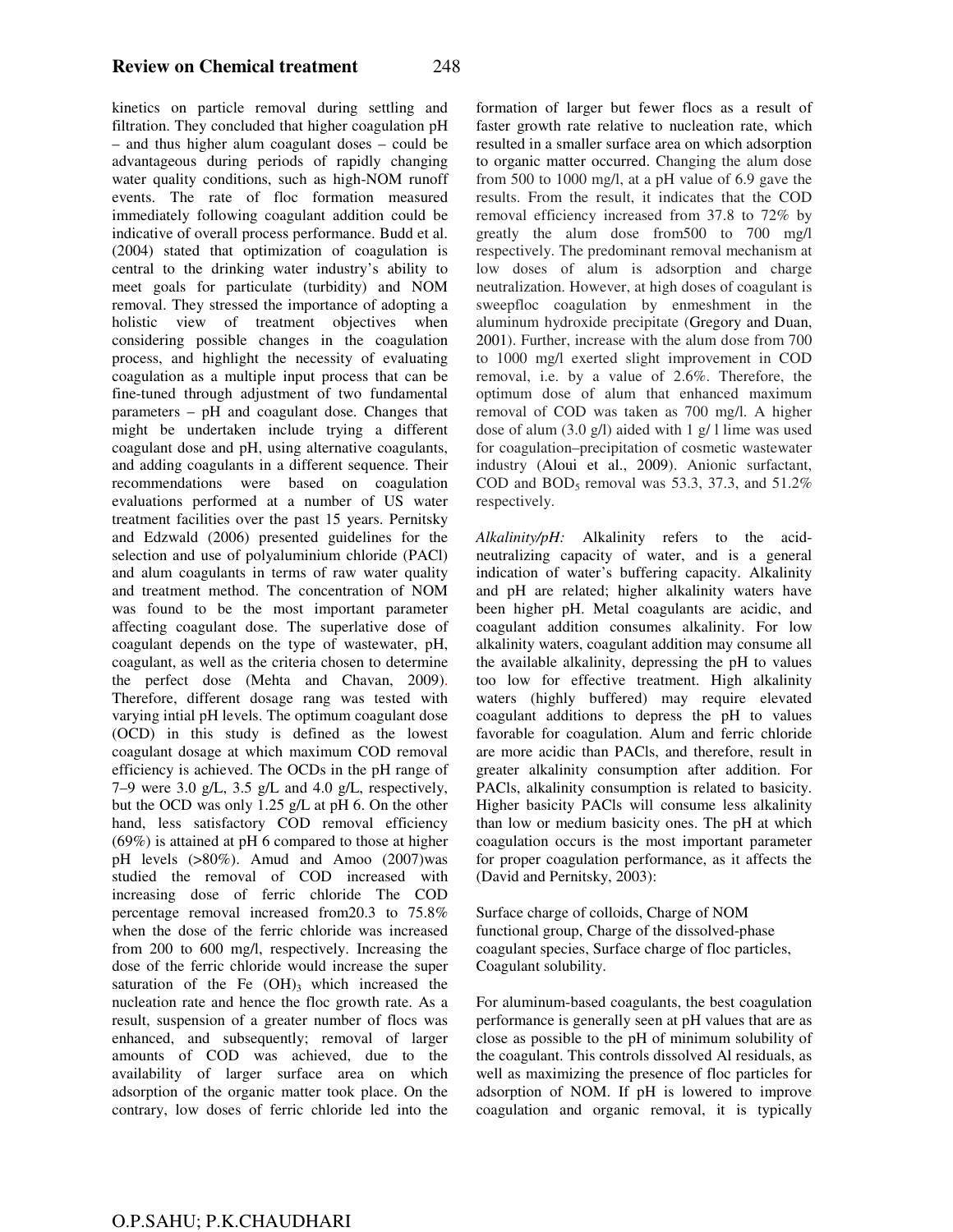necessary to raise pH in the final effluent from the plant to provide less corrosive finished water. The pH may be adjusted at one or more points for the treatment, including rapid mixing, prefiltration and postfiltration. In case of enhanced coagulation, it is recommended to readjust the pH after the filtration process as compare to prefiltration. This is because some animate matter may be adsorbed onto the floc that may be carry-over from the clarification process, and any prefiltration pH adjustment may then result in "release" of that biological matter, which could pass through the filters and contribute to subsequent DPB formation. One of the greatest practical problems faced in removing soluble NOM from low turbidity waters is inability to produce an acceptable floc (Gregor et al., 1997). Natural turbidity provides a ready source of nucleating sites for floc development, and once present; these flocs act as adsorption sites for soluble NOM. For low turbidity waters, these essential floc nuclear sites can be provided by lime that is used for pH and alkalinity correction, provided the lime is added in sufficient quantity and at the point where it retains some particulate nature. If pH adjustment with lime is not needed, bentonite clay or activated silica can be used as a coagulant aid.

*Temperature:* Temperature affects the solubility of the metal hydroxide precipitate and the rate of formation of the metal hydrolysis products. Low temperature affect's coagulation and flocculation processes by altering coagulant solubility, increasing water viscosity, and retarding the kinetics of hydrolysis reactions and particle flocculation. Higher coagulant doses, the addition of flocculation or filter aids, longer flocculation times, and lower flotation, sedimentation, and/or filtration rates are often required to produce low turbidity treated water. Sedimentation processes are most affected. In fullscale plants, processes are sometimes operated at subordinate hydraulic loading rates in the winter due to decreased water demands. This tends to compensate for the lesser settling rates (David and Pernitsky, 2003). Cold-water temperatures often cause decreased performance for sedimentation and make proper coagulant selection more important. High-basicity PACl is reported to be less affected by cool temperatures than alum is (Dempsey, 1974 a, b; Edzwald and Bunker, 1994), and the presence of sulphate in a PACl resulted in a better settling floc. As mentioned chilled water decreases the solubility of alum and PACl coagulants, increases water viscosity, and retards the kinetics of hydrolysis reactions and particle flocculation. Thus, higher coagulant dosages and additional flocculation time are required at a low temperature (Frank et al., 2000). Low water temperatures decrease the rates of coagulant dissolution, precipitation, cell enmeshment

and floc formation, especially when alum was used (O'Connor and Brazos, 1990). Warm water often causes an increased level of algae and other organic matter in raw water. Temperature also significantly affects turbidity and particle counts during coagulation (Braul et al., 2001). However, dissolved organic carbon (DOC) and colour removal are not sensitive to temperature (Knocke et al., 1986; Hanson and Cleasby, 1990; Randtke, 1998).The The negative effect of temperature tends to be greatest with dilute suspensions. Direct filtration and DAF processes are much less affected by cold-water temperatures than sedimentation (Pernitsky and Edzwald, 2006).

*Mixing:* Rapid mixing after coagulation is an important design parameter. The coagulant must be uniformly mixed in the waste water. In case mixing is indigent local under- and overdosing occurs, resulting in woeful performance during the process. The parameter expressing mixing intensity is called the velocity gradient or G-value  $(s^{-1})$ . Recommended Gvalue for rapid mixing is minimally 1500  $s^{-1}$ . Mixing intensity and time has the significant effect of the mechanisms (e.g. sweep coagulation, sedimentation) involved in the following process of coagulation (Chichuan et al., 2002). Between the hydrolysis of the coagulant in water and the development of large flocs, short-lived water soluble aluminium and iron(III) hydroxide complexes, metal hydroxide sols are formed, which also carry a positive charge (Licsko et al., 1996). These latter two metal hydroxide types (which also exist for a brief period a few seconds-only) are the ones capable of destabilizing the dispersion and adsorbed NOM on the surfaces. The bond between the suspended solids to be removed and the metal hydroxide sols and water soluble metal hydroxide complexes must be established within this short period. Quick mixing of the coagulant will ensure rapid hydrolysis of the coagulant, contact between the sols and the suspended solids and will retard the development of large flocs which are inactive in destabilizing the dispersion and removing of a pollutant.

When using sodium aluminate in conjunction with aluminium sulphate the two reagents must never be mixed before addition to the water. The sodium aluminate must be added until the water a short time (0.5 to 2 min.) before the alum. Polyelectrolyte solutions are extremely viscous and often only very small doses are required. It is therefore, essential that there is sufficient turbulence at the dosing point to ensure rapid and thorough mixing of the small amount of reagent with the main water flow. Dilute polyelectrolyte solutions are easier to disperse into the flow than concentrated solutions, but a balance must be struck otherwise the volume of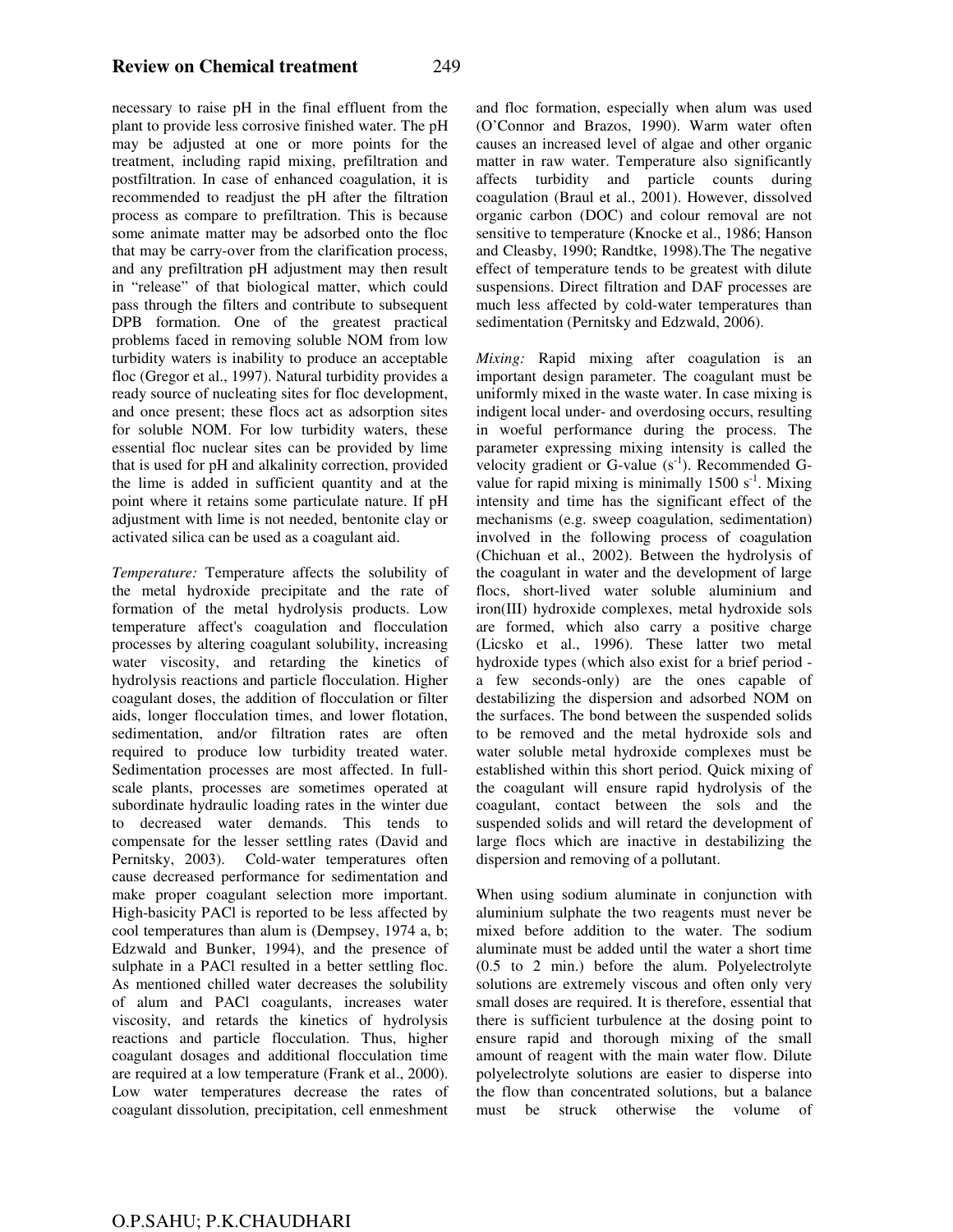polyelectrolyte solution added will become a significant proportion to the flow (Bourke et al., 2002). When used as coagulant aid's polyelectrolytes should be dosed after the inorganic coagulant. Effective delay time (from one to several minutes) should be allowed following the addition of the inorganic coagulant to allow `microflocs' to form before dosing the polyelectrolyte. In addition to turbulence at the point of injection, it is also important to allow enough delay time following polyelectrolyte addition to permit mixing and/or reaction before the subsequent solids-liquid separation. Delay times of approximately one minute are generally satisfactory, but the required time will depend on the hydrodynamic conditions obtaining on the plant.

Timing of the addition of conditioning chemicals and coagulants, as well as of coagulant aids, is important and is usually critical for effective clarification performance, satisfactory filter performance, as a consequence, and hence the quality of the final water. Appropriate separation of the dosing points for the distinctive chemicals and provision of appropriate delay times between chemical additions can be of considerable importance in achieving optimum coagulation. A study by the Water Research Centre of the clarification of five unlike water types by flotation showed that dosing the coagulant chemicals directly into the raw water feed pipe gave improved quality in the flotation treated water, compared to dose them into the flash mixer. The order of chemical addition had little influence on the treated water quality – either equal or slightly better results were obtained dosing the pH adjustment chemical first. At one plant, where the distance from the feed pipe separating the points of addition of chemicals could be varied; the quality of water deteriorated if the separation was less than 2 m.

*Application Of Coagulation/Flocculation In Water/Wastewater Treatment***:** From review, we find that the coagulation method is one of the suitable methods to treat the water/industrials waste water by using different coagulation. But some other factor like dosing, pH and Temperature also affected the processes, which are concluded with the application in water and water treatment in Table 1.

| S<br>N<br>$\bf{0}$ | <b>Industries</b>       | Coagulant                                                                                    | <b>Dosing</b>                                   | Optimum<br>Alkalinity/pH              | <b>Temperature</b> | Max.<br>Mixing/rpm | Parameter                 | <b>Remark</b>                                                                                                         | <b>Author</b>              |
|--------------------|-------------------------|----------------------------------------------------------------------------------------------|-------------------------------------------------|---------------------------------------|--------------------|--------------------|---------------------------|-----------------------------------------------------------------------------------------------------------------------|----------------------------|
|                    | <b>Sugar Industries</b> | $(Al_2(SO_4)_{3} + FeSO_4)$<br>and Aluminium salt<br>Al <sub>2</sub> (SO <sub>4</sub> )      | 5mg/l                                           | 7.1                                   | nm                 | nm                 | $\overline{COD}$          | 75% AND 77% COD<br><b>REDUCTION</b>                                                                                   | Khan et al.,<br>2003       |
| $\overline{c}$     | Pulp and paper          | Calcium benoite+alum                                                                         | $100$ mg/l+<br>$200$ mg/l                       | $\tau$                                | nm                 | 120                | color                     | 88% of color<br>reduction found                                                                                       | Dilek et al.,<br>2001      |
| 3                  | Pulp and paper          | polyaluminium<br>chloride (PAC) as the<br>chemical coagulant<br>and bagasse fly ash<br>(BFA) | 3kg/l PAC,<br>2kg FOR FLY                       | $PAC = pH3$<br>Fly ash = $pH 4$       | nm                 | 120                | Color and COD             | COD and colour to<br>87 % and 95 %,<br>respectively                                                                   | Srivastava et<br>al., 2005 |
| $\overline{4}$     | Pulp and paper          | Poly-Aluminum-<br>Silicate-Chloride                                                          | $40$ mg/l                                       | $\tau$                                | nm                 | 200                | Turbity and<br><b>COD</b> | 93.13% and 91.12%                                                                                                     | Kadhum et<br>al., 2011     |
| 5                  | Pulp and paper          | aluminium<br>chloride, poly<br>aluminium chloride<br>and copper sulphate                     | $PAC = 8ml/l$<br>$AlCl3=5ml/l$<br>$CuSO4=5ml/l$ | PAC=pH5<br>$AlCl3=pH4$<br>$CuSO4=pH6$ | 18                 | flash-mixed        | COD and color             | PAC= COD to 84 $%$<br>and 92 %<br>AlCl3= 74 $%$<br>COD and 86 %<br>colour<br>$CuSO4=76%$<br>COD reduction and<br>78 % | Kumar et al.,<br>2011      |
| 6                  | Textile Industry        | PAC                                                                                          | $25$ mg/l                                       | $\tau$                                | nm                 | 100                | COD, TDS and<br>turbidity | 90.17, 74.09 and<br>93.47%                                                                                            | Sabur et al.,<br>2012      |

**Table 1: Application of different coagulant on industries**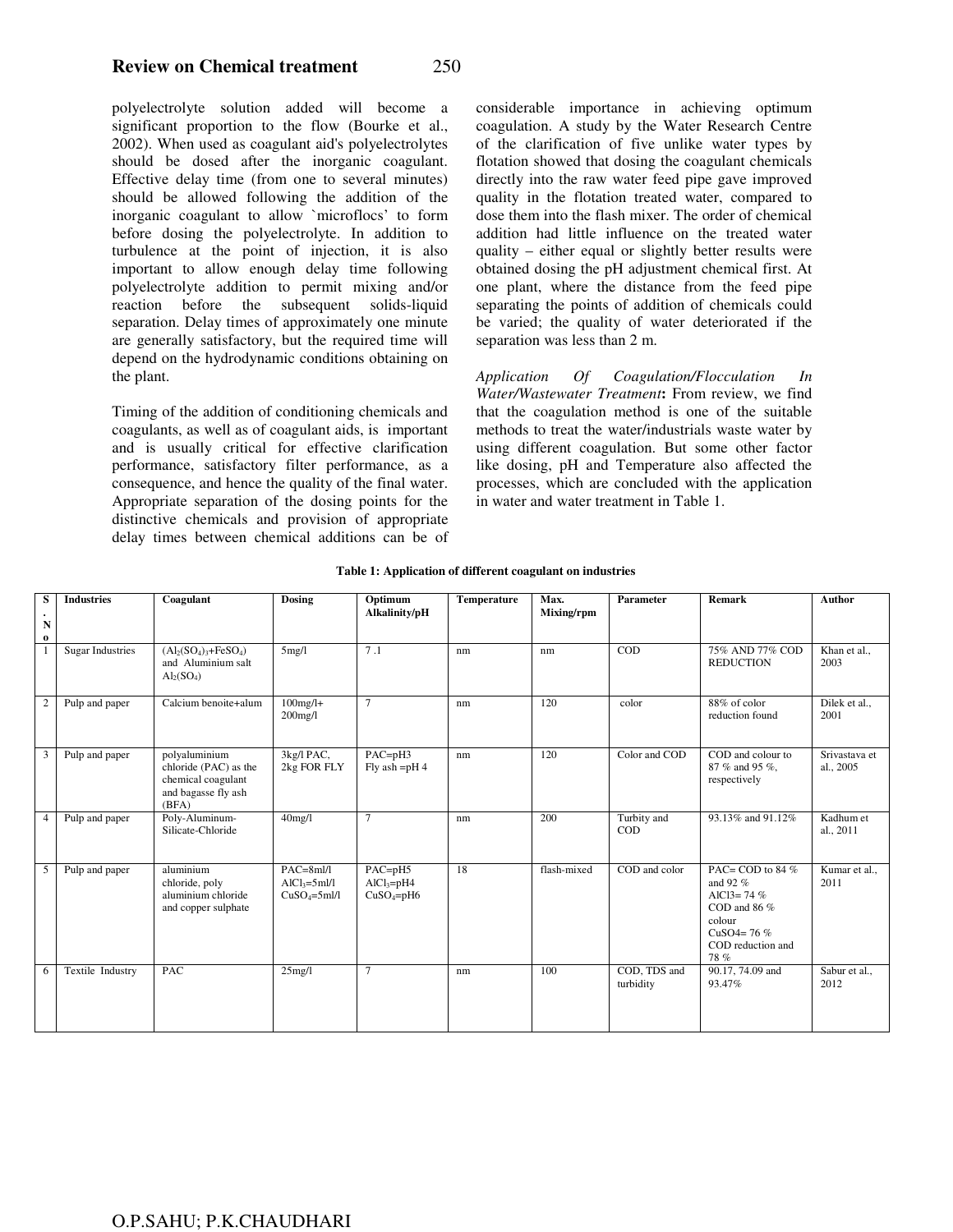| 7                                         | Distillery (cane<br>molasses based<br>DWW, BDE, and<br>the anaerobic<br>lagoon effluent<br>(LE). | FeCl <sub>3</sub> , AlCl <sub>3</sub> and<br>polyferric-<br>hydroxysulfate                                 | 40mg/l                                                                                              | 6                                                                                                   | nm         | 150         | Color, TOC                                          | Polyferric-<br>hydroxysulphate 32,<br>87, 94 % color<br>reductions and 21 $\%$ ,<br>73 %, 73 % TOC<br>(total organic carbon)<br>reductions | Migo et al.,<br>1993           |
|-------------------------------------------|--------------------------------------------------------------------------------------------------|------------------------------------------------------------------------------------------------------------|-----------------------------------------------------------------------------------------------------|-----------------------------------------------------------------------------------------------------|------------|-------------|-----------------------------------------------------|--------------------------------------------------------------------------------------------------------------------------------------------|--------------------------------|
| 8                                         | Distillery waste<br>water                                                                        | alum<br>and iron salts                                                                                     | $10 \text{ g}/1$                                                                                    | nm                                                                                                  | nm         | nm          | COD and Color                                       | 82.5% COD removal<br>and 67.6%<br>reduction in color                                                                                       | Inanc et al.,<br>1999          |
| 9                                         | Distillery<br>Industries                                                                         | FeCl <sub>3</sub> , AlCl <sub>3</sub> and PAC                                                              | 60 mM/l<br>AlC <sub>13</sub> , 60<br>mM/l FeCl3<br>and 30 ml/l of<br>polyaluminium<br>chloride      | pH 3 as the<br>optimum for<br>FeCl3 and pH<br>5.5 as the<br>optimum pH for<br>both AlCl3 and<br>PAC | 20         | flash mixed | COD and Color                                       | 55, 60 and 72% COD<br>reductions and about<br>83, 86 and 92%<br>colour reductions                                                          | Chaudhari et<br>al., 2007      |
| 1<br>$\boldsymbol{0}$                     | Molasses Waste<br>water                                                                          | Ferric Chloride                                                                                            | 3.5g/l                                                                                              | $pH=8$                                                                                              | Nm         | 150         | COD and Color                                       | 86% of COD and<br>96% of color                                                                                                             | Lianga et al.,<br>2009         |
| 1<br>$\mathbf{1}$                         | Pharmacy                                                                                         | FeSO4, FeCl3, and<br>alum                                                                                  | FeSO4 (500<br>$mg/L$ ), FeCl3,<br>$(500 \text{ mg/L}),$<br>and alum (250)<br>$mg/L$ ),              | pH9                                                                                                 | Nm         | nm          | $COD, \overline{SS}$                                | 24-28% and 70%,                                                                                                                            | Gupta and<br>Gupta, 2006       |
| 1<br>$\sqrt{2}$                           | Oil waste water                                                                                  | Zetag $32 + 0.1$ g/l<br>Bentonite,<br>Zetag 32+ 5 mg/l ferric<br>sulfate                                   | bentonite<br>dosage of 2 g/l<br>of oily<br>wastewater in<br>the presence of<br>$4$ mg/l<br>Zetag32. | pH 8.2                                                                                              | 25         | nm          | COD and SS                                          | COD=99.96%,<br>SS=99.34%                                                                                                                   | Abdelaa,<br>2004               |
| 1<br>$\mathfrak{Z}$                       | Mining waste<br>water                                                                            | Zetag $32 + 0.1$ g/l<br>Bentonite,<br>Zetag $32+5$ mg/l ferric<br>sulfate                                  | 5g/l ferric and<br>1g/l benonite                                                                    | 7.7                                                                                                 | 25         |             | COD and SS                                          | $COD = 76%$<br>SS=99.7%                                                                                                                    | Abdelaa,<br>2004               |
| 1<br>$\overline{4}$                       | Grease waste<br>water                                                                            | Aluminum sulfate<br>ferric chloride and<br>ferrous sulfate,                                                | $2.0$ mg/l                                                                                          | pH 9.5                                                                                              | 25         | 250         | <b>Total Solid</b>                                  | Aluminium sulphate<br>$=90\%$<br>Ferric chloride=88%<br>Ferrous<br>sulphate= $28%$                                                         | Ghaly et al.,<br>2006          |
| 1<br>5                                    | Synthetic<br>Wastewater                                                                          | Ferric Chloride                                                                                            | $150$ mg/l                                                                                          | 3                                                                                                   | nm         | 100         | dye removal                                         | 96.3% dye removal<br>at                                                                                                                    | Moghaddam<br>et al., 2010      |
| $\mathbf{1}$<br>6                         | Personal care<br>waste water                                                                     | Ferric chloride<br>$(FeCl3.6H2O)$ , alum<br>(A12)<br>$(SO4)3.18H2O$ and<br>ferrous sulfate<br>(FeSO4.6H2O) | 800 mg/l.ferric<br>chloride,<br>1000mg/l,<br>$100$ mg/l                                             | pH=8.23, alum<br>6.9, 9.1                                                                           | nm         | 267         | COD                                                 | ferric chloride,<br>ferrous sulfate and<br>alum was 75.8±9.7.<br>77.5±9.6 and<br>76.7±9.9%,<br>respectively.                               | El-Gohary et<br>al., 2009      |
| $\mathbf{1}$<br>$\tau$                    | Aqueous Solution                                                                                 | aluminium sulfate,<br>turmeric extract                                                                     | 18,367 mg L-<br>1, 82 mg L-1                                                                        | $pH=7$                                                                                              | nm         | 80          | Boron                                               | Boron removed 95%                                                                                                                          | Halim et al.,<br>2012          |
| $\mathbf{1}$<br>$\,8\,$                   | Dye waste water                                                                                  | Polyferric chlorides<br>(PFCs)                                                                             | 30mg/l                                                                                              | $\rm nm$                                                                                            | nm         | 100         | COD                                                 | 55% reduction                                                                                                                              | Yu-li, et al.,<br>2006         |
| $\mathbf{1}$<br>9                         | Leacheat                                                                                         | Poly Aluminum<br>Chloride, alum, ferrous<br>sulfate                                                        | PACl=2500mg<br>$\sqrt{1}$<br>Alum= $100$ mg/<br>$FesO4=1500m$<br>g/l                                | For all coagulant<br>$pH=12$                                                                        | 20         | 150         | $\rm{COD}$                                          | COD removal, 60%,<br>62.33% and 70.66%,<br>Suspended matter<br>39.14%, 58.37% and<br>35.58%, respectively                                  | Samadi et al.,<br>2010         |
| $\overline{c}$<br>$\boldsymbol{0}$        | Tar contains<br>waste water                                                                      | Alum+ Lime and<br>Alum+ Lime +<br>Activated carbon.                                                        | lime and alum<br>was found to<br>be $0.8 \text{ g/L}$ and<br>combination<br>0.8:0.8g/1              | pH=6.5                                                                                              | nm         | 140         | color                                               | lime=92<br>Alum=91.4<br>$lime + alum = 86.21$                                                                                              | Mehta and<br>Chavan, ,<br>2009 |
| $\boldsymbol{2}$<br>1                     | Vegetable tannery<br>waste water                                                                 | PACl (Poly aluminum<br>chloride)                                                                           | 60mg/l                                                                                              | $\overline{4}$                                                                                      | 40         | 150         | TSS, COD and<br>color                               | 45, 20 and 80%.                                                                                                                            | Smita et al.,<br>2012          |
| $\overline{2}$<br>$\overline{c}$          | Dairy waste water                                                                                | ferrous sulfate and<br>alum                                                                                | 200mg/l,<br>$100$ mg/ $1$                                                                           | $4.5$ (alum)                                                                                        | Room temp. | 120         | COD, TDS,<br>Turbidity                              | 75, 99%, 70%                                                                                                                               | Kokila et al.,<br>2011         |
| $\overline{2}$<br>$\overline{\mathbf{3}}$ | Intensive<br>Aquaculture<br>Systems                                                              | alum/polymer                                                                                               | 50mg/l, 5mg/l                                                                                       | 7.4                                                                                                 | 19.4       |             | TSS,<br>Phosphorous<br>,nitrogen, Total<br>ammonium | 99%, 98%, 64, 50,<br>68, and 87%, 96.4%.                                                                                                   | Rishel and<br>Ebeling,<br>2006 |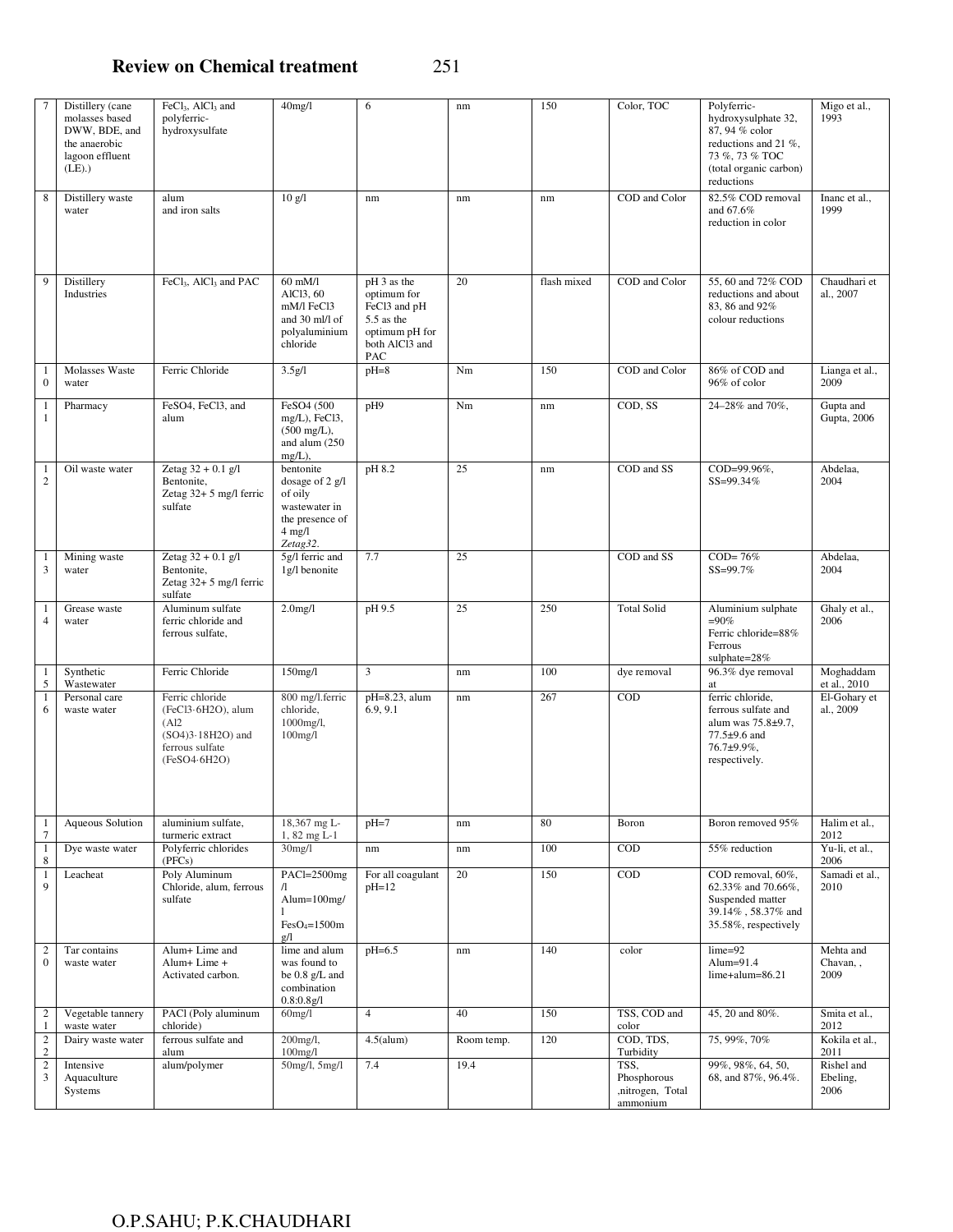|   |                   |                                |                      |                |         |     | nitrogen, nitrate-<br>nitrogen, COD |                                   |                |
|---|-------------------|--------------------------------|----------------------|----------------|---------|-----|-------------------------------------|-----------------------------------|----------------|
| 2 | Municipal waste   | alum and ferric                | 5mg/l, 7.5mg/l       | $alum=pH6.5$   | nm      | 80  | COD,                                | 50%, 90%                          | Tassoula et    |
|   | water             | chloride)                      |                      | $FeCl3=pH7.2$  |         |     | phosphours                          |                                   | al., 2007      |
|   | Plam oil effluent | Chitosan, alum and             | $0.5$ g/l, $8.0$ and | pH 4, for alum | nm      | 120 | Oil removal                         | 99%                               | Ahmad et al.,  |
|   |                   | PAC                            | $6.0 \text{ g/l}$ ,  | and PAC 4.5    |         |     |                                     |                                   | 2006           |
| 2 | Food industry     | Ferrous sulphate               | $450$ mg/l           | Dairy=pH7.69   | nm      | 400 | $\rm{COD}$                          | Dairy ind.=77.3                   | Konieczny et   |
| 6 | waste water       |                                |                      | $Meat=pH7.08$  |         |     |                                     | Meat ind. $= 84.6$                | al., 2005      |
|   |                   |                                |                      | $Fish=pH 7.34$ |         |     |                                     | Fish ind. $=48.8$                 |                |
| 2 | Tannery leather   | PACF/Ca(OH)2                   | 900mg/l              | $pH = 8.5$     | $15-20$ | 100 | COD, TSS                            | 76% COD and 98%                   | Lofrano et     |
|   | waste water       |                                |                      |                |         |     |                                     | <b>TSS</b>                        | al., 2006      |
|   |                   |                                |                      |                |         |     |                                     |                                   |                |
| 2 | Vegetable oil     | Alum, Ferric chloride          | Alum= $1.8g/l$       | $pH=6.2$       | nm      | 100 | COD, oil grease                     | 92.11% and 92.99%                 | Saatci et al., |
| 8 | industry waste    |                                | $FeCl3 = 0.8g/l$     | pH=7.05        |         |     |                                     | by alum and $96.25$ ,             | 2001           |
|   | water             |                                |                      |                |         |     |                                     | 96.16 by feCl3                    |                |
| 2 | Petroleum waste   | PACl. FeCl3                    | 10mg/l               | $pH = 7.5$     | nm      | 150 | Color, COD                          | PAC=885 Color and                 | Farajnezhad,   |
| 9 | water             |                                |                      |                |         |     |                                     | $72\%$ COD, FeCl <sub>3</sub> =79 | and            |
|   |                   |                                |                      |                |         |     |                                     | color and $67\%$ COD              | Gharbani,      |
|   |                   |                                |                      |                |         |     |                                     |                                   | 2012           |
|   |                   |                                |                      |                |         |     |                                     |                                   |                |
| 3 | Pesticides waste  | $FeSO4$ and Al2SO <sub>4</sub> | $2mg+20ml$           | $pH = 5.5$     | nm      | 120 | $\rm{COD}$                          | $FeSO4=57.77%$                    | [Upadhyay]     |
|   | water             | with $H_2O_2$                  |                      |                |         |     |                                     |                                   | and Mistry,    |
|   |                   |                                |                      |                |         |     |                                     |                                   | 2012           |

#### **REFERENCE**

*Conclusion:* Coagulation has impactive impression on treatment of water and waste-water treatment, especially for non-settleable solids and colour, from the water being treated. Coagulation used ahead of gravity settling may be expected to yield suspended solids removals of about 90% as compared to about 35% without coagulation. Especially alum is one of the common and cheapest coagulants used to the treatment purpose. Some different polymeric coagulants are also being used for industrial application. However, further research and development activities are required in order to limit the technical, economic, social and environmental impacts. Other alternative coagulants, like lanthanide salts and natural organic coagulants need to be evaluated at the industrial scale and commercialized in order to guarantee a large range of coagulants available in the treatment of all waters and waste water in all conditions.

The ultimate goal of wastewater management is the protection against the environment in a manner commensurate with public health and socio-economic concerns. Based on the nature of wastewater it is decided which type of coagulant will be used before final disposal. Understanding the nature of wastewater is fundamental to design suitable wastewater treatment process, to adopt an suitable procedure, determination of acceptable criteria for the residues, determination of a degree of evaluation required to validate the procedure and decision on the residues to be tested based on toxicity. So it is necessary to ensure the safety, efficacy, quality of the treated wastewater.

- Abdelaal, A.M., 2004. Using a Natural Coagulant for Treating Wastewater, Eighth International Water Technology Conference, IWTC8, Alexandria, Egypt: 781-791
- . Ahmad, A.L., Sumathi, S., Hameed, B.H., 2006. Coagulation of residue oil and suspended solid in palm oil mill effluent by chitosan, alum and PAC, Chemical Engineering Journal 118, 99– 105.
- Aksberg, R., Wagberg, L., 1989. Hydrolysis of cationic polyacrylamides. Journal of Applied Polymer Science 38(2), 297–304.
- Aloui, F., Kchaou, S., Sayadi, S., 2009. Physicochemical treatments of anionic surfactants wastewater: effect on aerobic biodegradability, Journal of Hazardous Materials 164 (1), 353–359.
- Amud, O.S., Amoo, I.A., 2007. Coagulation/flocculation process and sludge conditioning in beverage industrial wastewater treatment, Journal of Hazardous Materials 141, 778–783.
- AWWA Committee Report, 1979. Organic Removal by Coagulation: A review and Research Needs. Journal AWWA 71(10), 585 – 603
- . Baade,W., Hunkeler, D., Hamielec, A.E., 1989. Copolymerization of acrylamide with cationic monomers in solution and inverse semicrosuspension. Journal of Applied Polymer Science 38(1), 185–201.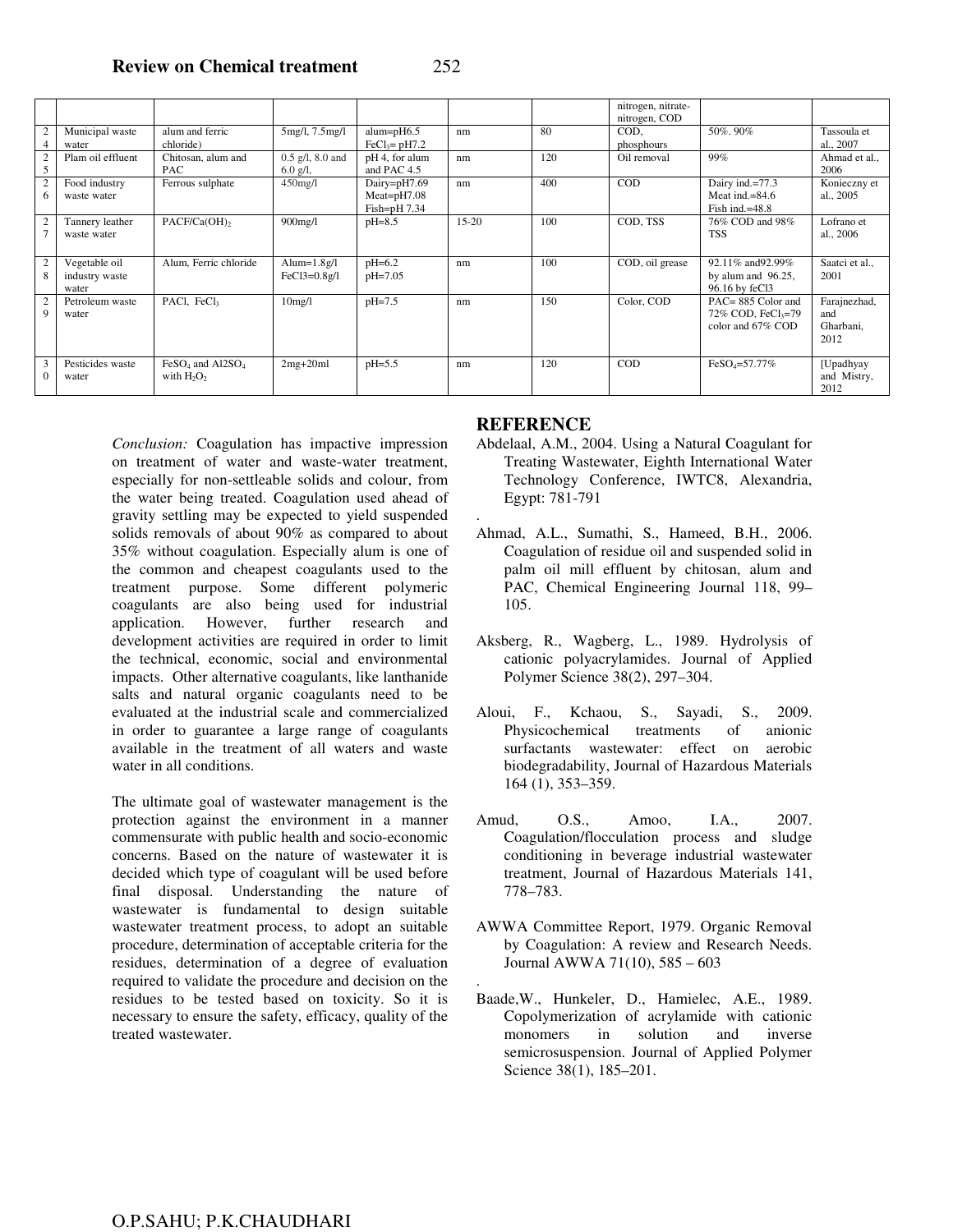.

.

- Bache, D. H., Johnson, C., Papavasilopoulos E., McGilligan F. J., 1999. Sweep coagulation: structures, mechanisms, and practice. Journal of Water SRT-AQUA 48(5), 201–210.
- Benschoten, J. E., and Edzwald, J. K., 1990. Chemical Aspects of Coagulation using Aluminum Salt - I, Hydrolytic Reaction of Alum and Polyaluminum Chloride. Water Research 24(12), 1519 - 1526.
- Bertsch, P. M., 1987. Conditions for Al(13) Polymer Formation in Partially Neutralized Aluminum Solutions. Soil Science Society of America Journal 51, 825-828.
- Bertsch, P.M., Thomas, G.W., 1986. Characterization of Hydroxy-Aluminium solution by aluminium 27 Nuclear Magnetic Resonance Spectroscopy, Soil Science Society of America Journal 50, 825:828.
- Bolto, B., 2005. Reaction of chlorine with organic polyelectrolytes in water treatment: a review. J. Water Supply Research and Technology-Aqua 54(8):531–544
- Bolto, B., Dixon, D., Eldridge, R., King, S., 2001. Cationic polymer and clay or metal oxide combinations for natural organic matter removal. Water Research 35 (11), 2669–2676.

- Bolto, B., Dixon, D., Eldridge, R., King, S.J., 1998. The use of cationic polymers as primary coagulants in water treatment. In: Hahn, H.H., Hoffmann, E., Odegaard, H. (Eds.), Proceedings of the Fifth Gothenburg Symposium. Chemical Water and Wastewater Treatment. Berlin, Springer, 173–182.
- Bolto, B., Gregory, J., 2007. Review: Organic polyelectrolytes in water treatment, Water Research 41, 2301-2324.
- Bolto, B.A., 1995. Soluble polymers in waterpurification. Program Polymer Science 20 (6), 987–1041.
- Bourke N., Carty G., O'Leary G., Crowe M., Page D., 2002. Water Treatment Manuals(coagulation, flocculation & clarification) Environmental Protection Agency, Ireland.
- Bratby, J., 2006. Coagulants, in Coagulation and Flocculation in Water and Wastewater Treatment,  $2<sup>nd</sup>$  ed., IWA Publishing, London, 50-68.
- Braul, L., Viraraghavan, T. and Corkal, D. 2001. Cold Water Effects on Enhanced Coagulation of High DOC, Low Turbidity Water. Water Quality Research Journal Canada 36(4), 701-717.
- Budd, G.C., Hess, A.F., Shorney-Darby, H., Neemann, J.J., Spencer, C.M., Bellamy, J.D. and Hargette, P.H., 2004. Coagulation applications for new treatment goals. Journal AWWA 96(2), 102-113.
- Chaudhari, P.K., Mishra, I.M., Chand, S., 2007. Decolourization and removal of chemical oxygen demand (COD) with energy recovery: Treatment of biodigester effluent of a molasses-based alcohol distillery using inorganic coagulants Colloids and Surfaces A: Physicochemical Engineering Aspects 296, 238–247.
- Chichuan K, Huang C, and Pan, J.R., 2002. Time requirements for rapid mixing in coagulation. Colloids.Surf. A Physicochemical Engineering Aspect 204(1-3), 1-9.
- Cohen, J. M., Hannah, S. A., 1971. In Water Quality and Treatment. 3<sup>rd</sup> ed, Mc Graw Hill, New York, 66-122
- Crittenden, J.C., Trussel, R.R., Hand, D.W., Howe, K.J., Tchobanoglous, G., (eds), 2005. Coagulation, mixing and flocculation, in: Water Treatment: Principles and Design, second ed., John Wiley & Sons, New Jersey, 643-779.
- David, J. Pernitsky, 2003. Coagulation 101, Associated Engineering, Calgary, Alberta,
- Dempsey, B. A., 1974. Production and Utilization of Polyaluminum Sulfate, Denver, AWWA Research Foundation, 71.
- Deng, Y., 1997. Formation of iron (III) hydroxides from homogeneous solutions. Water Resources 31, 1347-1354.
- Dennett, K. E., Amirtharajah, A., Moran, T. F., and Gould, J. P., 1996. Coagulation: It's Effect on Organic Matter. Journal AWWA 88(4), 129 – 142
- Dilek F.B., Bese, S., 2001.Treatment of pulping effluents by using alum and clay -Colour removal and sludge characteristics. Water SA 27(3), 361-366.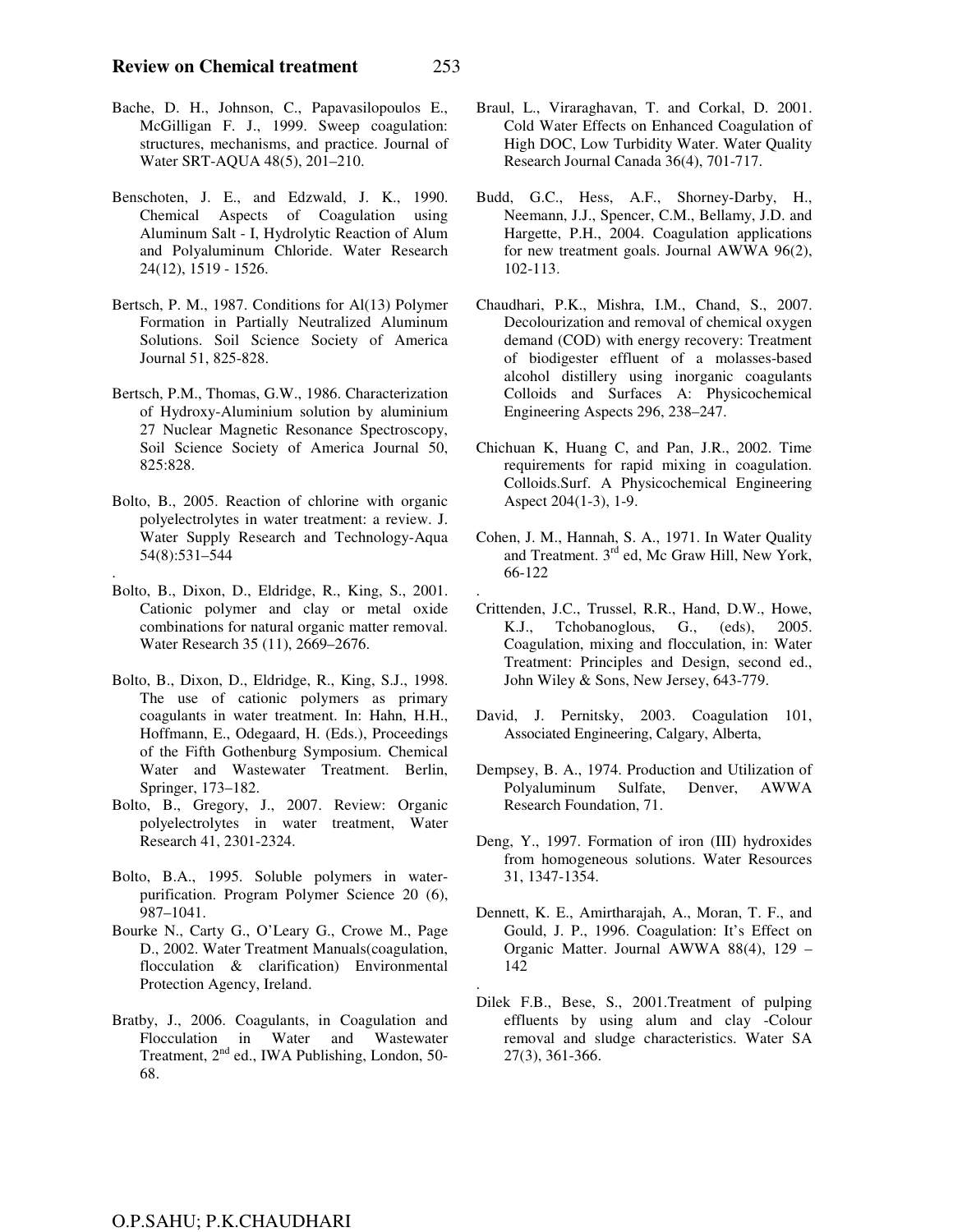- Duan, J., Gregory, J., 2003.Coagulation by hydrolyzing metal salts. Advances in Colloid and Interface Science 100(102), 475-502.
- Ebeling, J.M., Ogden, S., Sibrell, P.L., Rishel, K. L., 2004. Application of chemical coagulation aids for the removal of suspended solids and phosphorus from the microscreen effluent discharge of an intensive recirculating aquaculture system, J. of North American Aquaculture 66, 198–207.
- Edzwald, J. K., Bunker, D.Q., 1994. Dissolved Air Flotation: Pretreatment and Comparisons to Sedimentation. Chemical Water and Wastewater Treatment III Hahn and Klute. Berlin, Springer-Verlag, 5-17.
- Edzwald, J.K. and Tobiason, J.E., 1999. Enhanced coagulation: USA requirements in a broader view Water Science and Technology 40(9), 63- 70.
- Edzwald, J.K., 1993. Coagulation in drinking water treatment: particles, organics and coagulants. Water Science and Technology 27(11), 21-35.
- Eikebrokk, B., 1996. Removal of humic substances by coagulation. In: H. Hahn et al (Eds.) Chemical Water and Wastewater Treatment IV. Springer- Verlag, Berlin Heidelberg, 173-187
- Eikebrokk, B., 1999. Coagulation-direct filtration of soft, low alkalinity humic waters. Water Science and Technology 40(9):55-62

- Eikebrokk, B., 2001. Aspects of enhanced coagulation-contact filtration process optimization. Proc. Workshop on Utilization of NOM Characteristics to improve process selection and performance. AWWARF, Vivendi Water, CRC for Water Quality and Treatment, Berlin Germany.
- Eikebrokk, B., Saltnes, T., 2002. NOM removal from drinking water by chitosan coagulation and filtration through lightweight expanded clay aggregate filters. Journal of Water Supply: Research Technology, Aqua 51(6), 323–332.
- El-Gohary, F., Tawfik, A., Mahmoud, U., 2010. Comparative study between chemical coagulation/precipitation (C/P) versus coagulation/dissolved air flotation (C/DAF) for pre-treatment of personal care products (PCPs) wastewater, Desalination 252, 106–112.
- Engelhardt, T.L., Coagulation, Flocculation and Clarification of Drinking Water, Report, 2010.
- Farajnezhad, H., Gharbani, P., 2012. Coagulation Treatment of Wastewater in Petroleum Industry Using Poly Aluminum Chloride and Ferric Chloride, IJRRAS 13(1).
- Frank, M., Gersonde, R., Rutgers van der Loeff, M.M., Bohrmann, G., Nurnberg, C., Kubik, P.W., Suter, M., Mangini, A., 2000, Similar glacial and interglacial export bioproductivity in the Atlantic sector of the Southern Ocean: Multiproxy evidence and implications for atmospheric CO2, Paleoceanography, 15, 642– 658.
- Ghaly, A.E., Snow, A. and Faber, B.E. 2006. Treatments of grease filter wash water by chemical coagulation. Canadian Biosystems Engineering/Le genie des Biosystems au Canada 48, 6.13 - 6.22.
- Gregor, J.E., Nokes, C.J., Fenton, E., 1997. Optimising natural organic matter removal from low turbidity water by controlled pH adjustment of aluminium coagulation. Water Resource 31(12), 2949-2958.
- Gregory, D. and Carlson, K., 2003. The impact of chemical sequencing on filtration performance. AWWARF, Denver, CO.
- Gregory, D. and Carlson, K., 2003. The impact of chemical sequencing on filtration performance. AWWARF, Denver, CO.
- Gregory, J., 2006. Particles in Water: Properties and Processes. London: IWA Pub.: Boca Raton, CRC Press Taylor & Francis 2006.
- Gregory, J., Duan, J., 2001. Hydrolyzing metal salts as coagulants, Pure and Applied Chemistry 73, 2017–2026.
- Gupta, S.K., Gupta, S.K., 2006. Treatment of Pharmaceutical Wastes, Taylor & Francis Group.
- Halim, A.A., Thaldiri, N.H., Awang, N., Latif, M.T., 2012. Removing Boron from an Aqueous Solution Using Turmeric Extract-Aided Coagulation-Flocculation, American Journal of Environmental Sciences 8 (3), 322-327.
- Hanson, A.T., Cleasby, J.L., 1990. The Effects of Temperature on Turbulent Flocculation: Fluid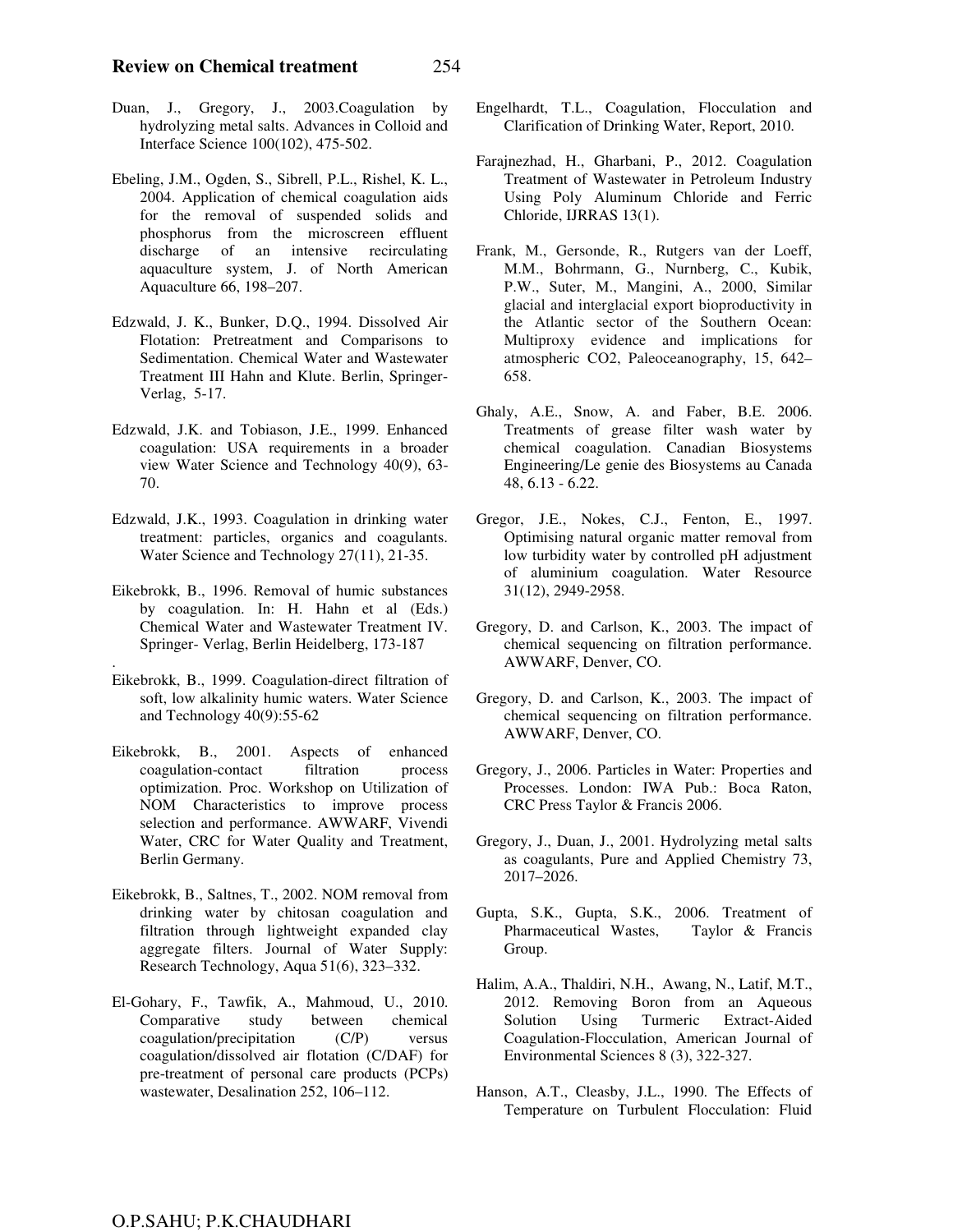Dynamics and Chemistry. Journal of the American Water Works Association 82, 56-73.

- Hayden, P. L., Rubin, A. J., Rubin A. J., (Ed.), 1974. Aqueous-Environmental Chemistry of Metals, Ann Arbor Science Publishers, Ann Arbor, 180.
- Holt, P. K., Barton, G. W., Wark, M., Mitchell, C. A., 2002. A Quantitative Comparison between Chemical Dosing and Electrocoagulation, Colloids and Surfaces A: Physicochemical Engineering Aspects 211, 233-248.
- Hoover, M.F., 1970. Cationic quaternary polyelectrolytes—Literatures review. Journal of Macromolecular Science: Pure and Applied Chemistry, 14(6), 1327–1417.
- Inanc, B., Ciner, F., Ozturk, I., 1999. Color removal from fermentation industry effluents. Water Science and Technology 40 (1), 331–338

.

.

- James, M., Ebelinga, Kata, L., Rishela, Philip L., Sibrellb, 2003. Screening and Evaluation of Polymers as Flocculation Aids for the Treatment of Aquacultural Effluents, Aquacultural Engineering 29 (1), 23-42
- Kadhum, M. Shabeeb, Hayder A. Abdulbari, Hayder A. Abdulbari, 2011. Treatment Of Pulp And Paper Mill Wastewater By Poly-Aluminum-Silicate-Chloride (Pasic) Through Coagulation-Flocculation Process, Al-Qadisiya Journal For Engineering Sciences 4(4), 546-555.
- Kawamura, S., 1996. Optimization of Basic Water Treatment Processes - Design and Operation: Coagulation and Flocculation. Journal water Supply Research and Technology, AQUA 45(1), 35-47.
- Kawamura, S., 1996. Optimization of Basic Water Treatment Processes - Design and Operation: Coagulation and Flocculation. Journal water Supply Research and Technology, AQUA 45(1), 35-47
- . Khan, M., Kalsoom, U., Mahmood, T., Riaz, M., Khan, A.R., 2003. Characterization and Treatment of industrial Effluent from Sugar Industry, Journal Chemical Society, 25 (3).
- Knocke, W. R., West, S., Hoehn, R.C., 1986. Effects of Low Temperature on the Removal of Trihalomethane Precursors by Coagulation. Journal AWWA 78 (4), 189-195.
- Kokila, Parmar, A., Prajapati, S., Patel, R., Dabhi, Y., 2011. Effective Use Of Ferrous Sulfate And Alum As A Coagulant In Treatment Of Dairy Industry Wastewater, ARPN Journal of Engineering and Applied Sciences 6(9).
- Konieczny, P., Ekner, E., Uchman, W., Kufel, B., 2005. Effective Use Of Ferric Sulfate In Treatment Of Different Food Industry Wastewater, Acta Sci. Pol., Technol. Aliment 4(1), 123-132.
- Kumar, P., Teng, T.T., Chand, S., Kailas L., 2011. Wastewater, Treatment of Paper and Pulp Mill Effluent by Coagulation, International Journal of Civil and Environmental Engineering 3, 3
- Lianga, Z., Wang, Y., Zhoub, Y., Liu, H., 2009. Coagulation removal of melanoidins from biologically treated molasses wastewater using ferric chloride, Chemical Engineering Journal 152, 88–94
- Licsko, I., Ives, K.L, and Adin, A., 1996. Realistic coagulation mechanisms in the use of aluminium and iron (III) salts. Water Science and Technology 36(4), 103-110.

- Lofrano, G., Belgiorno, V., Gallo, M., Raimo, A., Meric, S., 2006. Toxicity Reduction In Leather Tanning Wastewater By Improved Coagulation Flocculation Process, Global NEST Journal 8(2), 151-158.
- Mahesh, S. Prasad, B. Mall, I. D. Mishra, I. M., 2006. Electrochemical degradation of pulp and paper mill wastewater. Part 1. COD and color removal. Industrial Engineering Chemical Research 45(8), 2830-2839.
- Mehta, V., Chavan, A., 2009. Physico-chemical Treatment of Tar-Containing Wastewater Generated from Biomass Gasification Plants, World Academy of Science, Engineering and Technology 57.
- Meister, J.J., Li, C.T., 1990. Cationic graft copolymers of lignin as sewage sludge dewatering agents. Polymer Preparation (Am. Chem. Soc., Div. Polm. Chem.) 31(1), 664.
- Metcalf and Eddy, 1991. Wastewater Engineering Treatment, Disposal and Reuse. Mc Graw Hill International Editions, New York.
- Migo, V.P., Matsumura, M., Rosario, E.J.D., Kataoka, H., 1993.Decolorization of molasses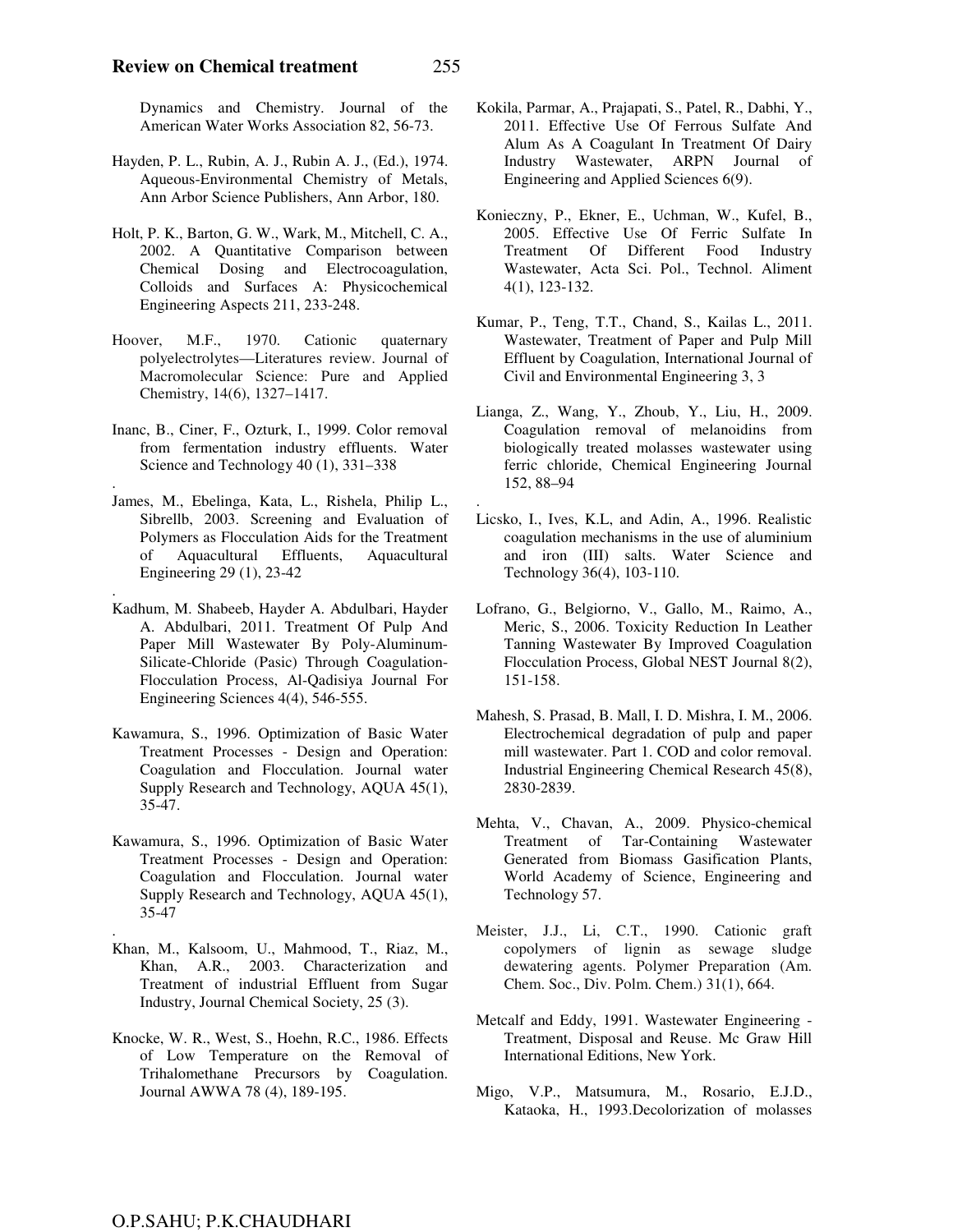wastewater using an inorganic flocculants, Journal of Fermentation and Bioengineering, 75 (6), 438.

- Moghaddam, S.S., Alavi Moghaddam, A.R., Arami, M., 2010. Decolorization of An Acidic Dye From Synthetic Wastewater By Sludge Of Water Treatment Plant, Iran Journal of Environment Health Science Engineering 7(5),437-442.
- Muzzarelli, R.A.A., 1977. Chitin. Pergamon Press, Oxford, 95.
- Nozaic, D.J., Freese, S.D., Thompson, P., 2001. Long term experience in the use of polymeric coagulants at Umgeni Water. Water Sci. Technol.: Water Supply 1(1), 43–50.
- O'Connor, J.T., Brazos, B.J., 1990. An Assessment of the Use of Direct Microscopic Counts in Evaluating Drinking Water Treatment Processes, ASTM Special Technical Pubilcation 1102: Monitoring Water in the 1990s: Meeting New Challenges.
- O'Melia, C.R., Becker, W.C., Franchi, A., and Au, K.K., 1999. Removal of humic substances by coagulation. Water Science and Technology 40(9), 47-54.
- Odegaard,H., Fettig,J., Ratnaweera, H., 1990. Coagulation with prepolymerized metal salts. In Hahn and Klute (eds): Chemical Wastewater treatment. Springer Verlag Berlin Heidelberg 189-220.
- Pariser, E.R., Lombardi, D.P., 1989. Chitin Sourcebook: A Guide to the Research Literature. Wiley, New York
- . Parthasarathy, N., Buffle, N., 1985. Study of polymeric Aluminium(III) Hydroxide of solution for Application in waste water treatment properties of the polymer and optimal condition of preparation, Water Research 19(1), 25-36.
- Pernitsky, D. J., Edzwald, J.K., 2006. Selection of alum and Polyaluminium coagulants: principles and applications. Journal of Water Supply: Research and Technology – AQUA, 2006;55(2):121-141
- . Pernitsky, D.J., Edzwald, J.K., 2006. Selection of alum and polyaluminum coagulants: principles and applications, Journal of Water Supply: Research and Technology—AQUA, 152.
- Randtke, S. J. 1998. Organic Contaminant Removal by Coagulation and Related Process Combinations. Journal of the American Water Works Association 80 (5), 40-56.
- Rice, D.M., Denysschen, J.H., Stander, G.J., 1964. Evaluation of a tannin-base polyelectrolyte as a coagulant for turbid waters CSIR Research Report, Pretoria, 223.
- Richens, D. T., 1997. The Chemistry of Aqua Ions, Wiley, Chichester**.**
- Rinaudo, M., 2006. Chitin and chitosan: properties and applications. Progress in Polymer Science 31, 603–632.
- Rishel, K.L., Ebeling, J.M., 2006.Screening and Evaluation of Alum and Polymer Combinations as Coagulation/Flocculation Aids to Treat Effluents from Intensive Aquaculture Systems, Journal of the world aquaculture society 37(2).
- Roussy, J., Van Vooren, M., Dempsey, B.A., Guibal, E., 2005. Influence of chitosan characteristics on the coagulation and the flocculation of bentonite suspensions. Water Research 39(14), 3247–3258
- . Rout, D., Verma, R., Agarwal, S.K., 1999. Polyelectrolyte treatment-an approach for water quality improvement. Water Science and Technology 40(2):137–141.
- Saatci, Y., Hasar., H., Cici, M., 2001. Treatability of Vegetable Oil Industry Effluents Through Physical-Chemical Methods, Fresenius Environmental Bulletin 10(12).
- Sabur, M.M., Khan, A.A., Safiullah, S., 2012. Treatment of Textile Wastewater by Coagulation Precipitation Method, Journal of Scientific Research 4 (3), 623-633

- Samadi, M.T., Saghi, M. H., Rahmani, A., Hasanvand, J., Rahimi, S., Syboney, M.S., 2010. Hamadan Landfill Leachate Treatment By Coagulation-Flocculation Process, Iran. Journal Environment Health. Science and Engineering 7 (3), 253-258.
- Schulz, C. R., and Okun, D., 1984. Surface Water Treatment for Communities in Developing Countries. John Wiley and Sons, New York.
- Semmens, M. J., and Field, T. K, 1980. Coagulation: Experiences in Organics Removal. Journal AWWA 72(8), 476-483.